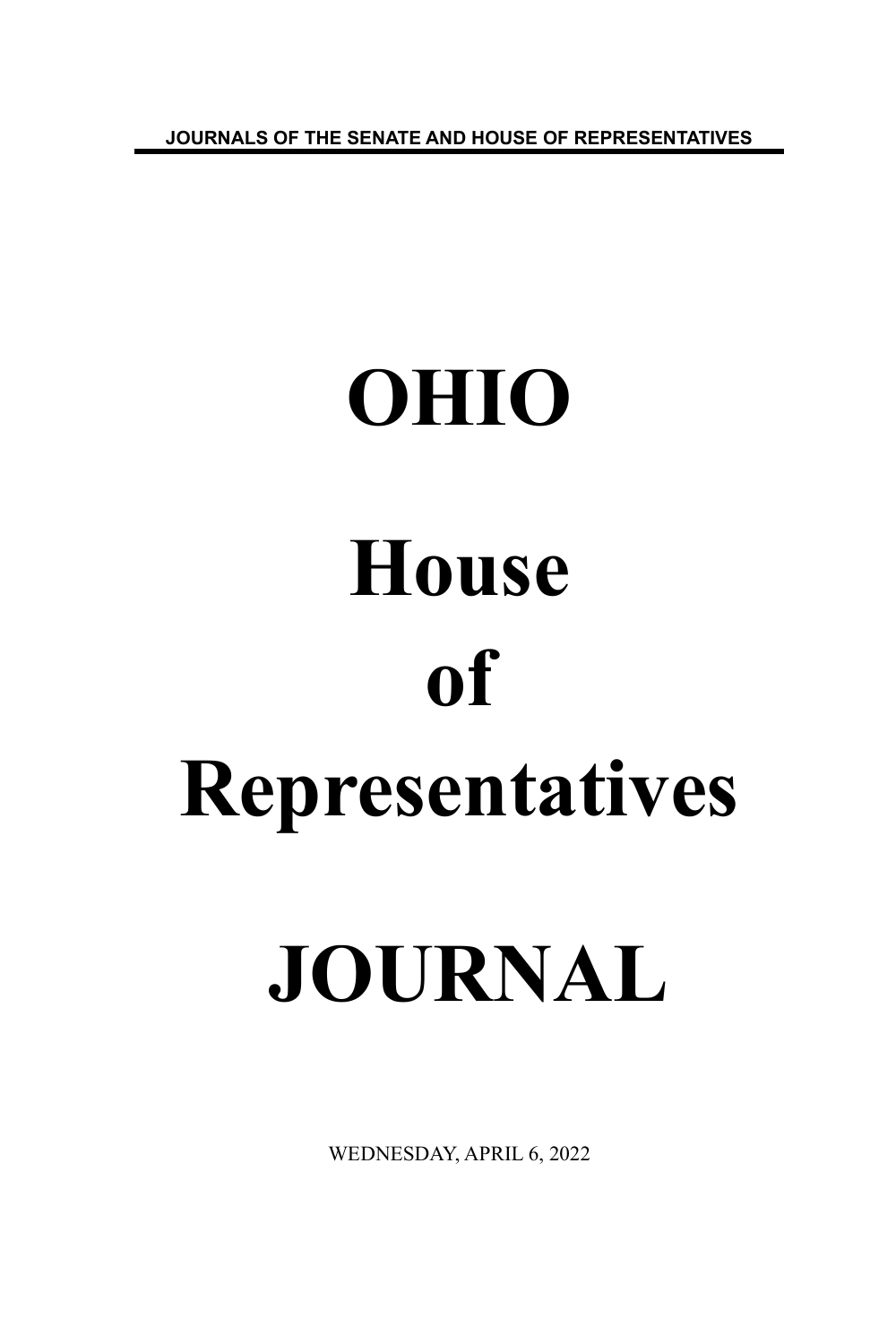# ONE HUNDRED FORTY-SIXTH DAY Hall of the House of Representatives, Columbus, Ohio **Wednesday, April 6, 2022, 9:00 o'clock a.m.**

The House met pursuant to adjournment.

Prayer was offered by Pastor Brian Solomon of the Capitol Ministries in Columbus, Ohio, followed by the Pledge of Allegiance to the Flag.

The following guests of the House of Representatives were recognized prior to the commencement of business:

Kristin Isaacs and her home school co-op government class visiting from West Branch Learning Tree, guests of Representative Gross- 52nd district.

The Robert A. Taft Boys' Basketball Team, guests of Representative Ingram-32nd district.

Prosecuting Attorney Jason Holdren, Commissioner J. Stapleton, Auditor Robby Jacks, and Engineer Brett Boothe; guests of Representative Stephens-93rd district.

Representatives from the YWCAs of Ohio, guests of Representative Ingram-32nd district.

Dr. Taylor Babcock and Dr. Michael Miller, guests of Representative Baldridge- 90th district.

The Reynoldsburg High School Girls' Basketball Team, Coach Jack Purtell, and family members; guests of Representative Brown- 20th district.

Erin Francoeur and Kristen Michaels, guests of Representative Lightbody-19th district.

Nieca Nowels and Ali Parthemore of the Marysville Public Library, guests of Representative Richardson- 86th district.

Theresa Linder, a guest of Representative Stoltzfus- 50th district.

Morgan Heitkamp, a guest of Representative Powell- 80th district.

Bernie Rochferd, Pamela Hickson-Stevens, and Barb White with the Akron Summit County Library, guests of Representative Sykes- 34th district.

The journal of yesterday was read and approved.

# **CONSIDERATION OF SENATE AMENDMENTS**

The Senate amendments to **Sub. H. B. No. 175**-Representative Hillyer, et al., were taken up for consideration.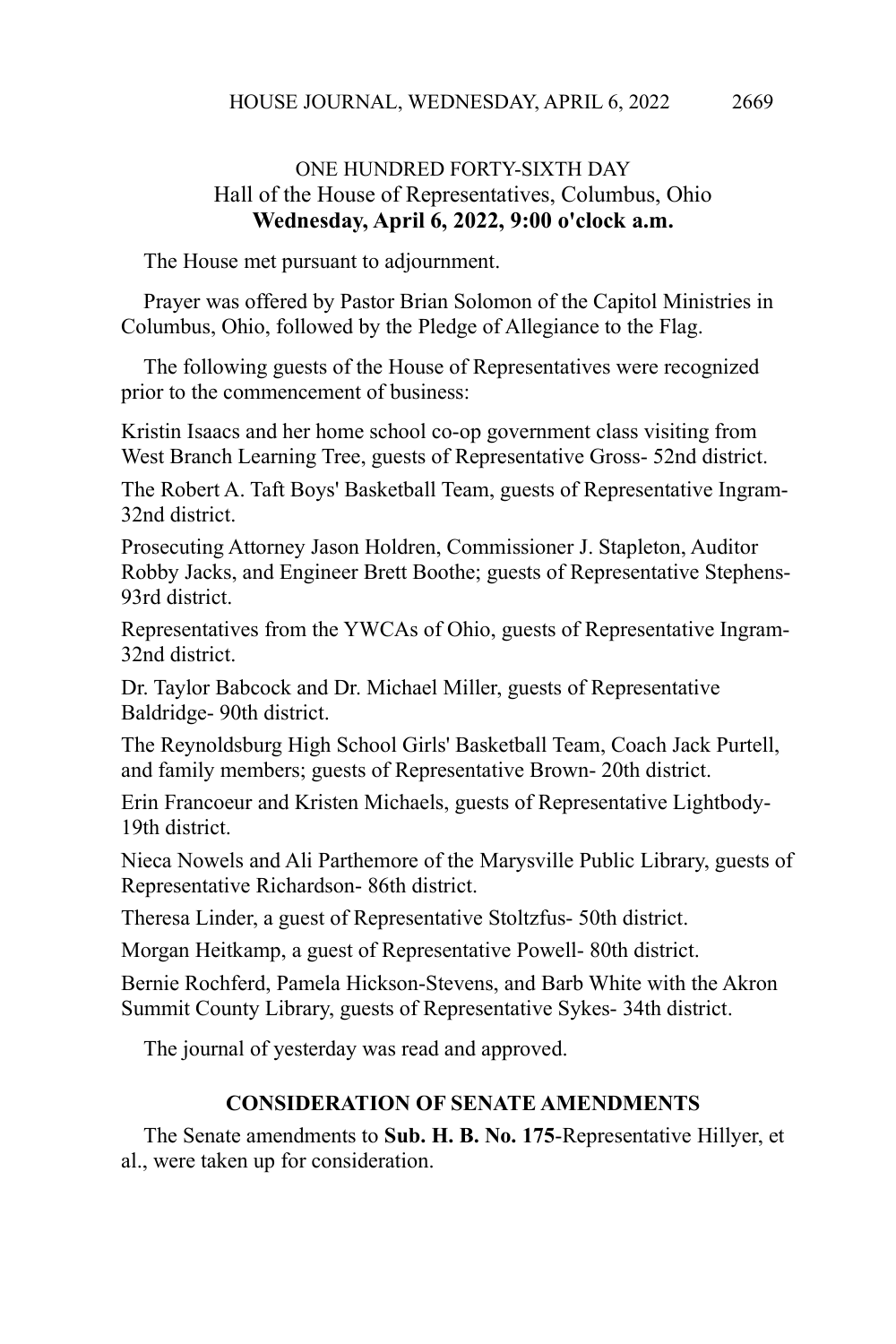## **Sub. H. B. No. 175**-Representative Hillyer.

Cosponsors: Representatives Seitz, Stoltzfus, Kick, Young, T., Creech, Fowler Arthur, Jones, Callender, Carruthers, Click, Cross, Cutrona, Edwards, Ginter, Hall, Jordan, Lampton, LaRe, Merrin, Riedel, Stephens, Wiggam Senators Schaffer, Brenner, Cirino, Hackett, Hoagland, Huffman, S., Johnson, Lang, McColley, Peterson, Reineke, Schuring.

To amend sections 3745.114, 5709.09, 6111.01, and 6111.31 and to enact sections 1571.30, 6111.011, 6111.311, 6111.312, 6111.313, 6111.314, 6111.315, and 6111.316 of the Revised Code to deregulate certain ephemeral water features, make other changes to various water pollution control laws, to authorize a property tax exemption for certain private wetlands, and to make an appropriation.

The question being, "Shall the Senate amendments be concurred in?"

The yeas and nays were taken and resulted – yeas 61, nays 35, as follows:

| Those who voted in the affirmative were: Representatives |  |
|----------------------------------------------------------|--|
|----------------------------------------------------------|--|

| Abrams     | Baldridge     | Bird            | <b>Brinkman</b>        |
|------------|---------------|-----------------|------------------------|
| Callender  | Carruthers    | Click           | Creech                 |
| Cross      | Cutrona       | Dean            | Edwards                |
| Ferguson   | Fowler Arthur | Fraizer         | Ginter                 |
| Grendell   | Gross         | Hall            | Hillyer                |
| Holmes     | Hoops         | Ingram          | John                   |
| Johnson    | Jones         | Jordan          | Kick                   |
| Koehler    | Lampton       | Lanese          | LaRe                   |
| Lipps      | Loychik       | Manchester      | Manning                |
| McClain    | Merrin        | Miller, K.      | Miranda                |
| Oelslager  | Patton        | Plummer         | Ray                    |
| Richardson | Riedel        | Roemer          | Schmidt                |
| Seitz      | <b>Stein</b>  | <b>Stephens</b> | <b>Stevens</b>         |
| Stewart    | Swearingen    | Vitale          | White                  |
| Wiggam     | Wilkin        | Young, B.       | Young, T.<br>$Cupp-61$ |
|            |               | $\mathbf{r}$    |                        |

Those who voted in the negative were: Representatives

| <b>Blackshear</b> | <b>Boggs</b> | Boyd         | <b>Brent</b> |
|-------------------|--------------|--------------|--------------|
| <b>Brown</b>      | Crossman     | Davis        | Denson       |
| Galonski          | Ghanbari     | Hicks-Hudson | Humphrey     |
| Jarrells          | Kelly        | Leland       | Lepore-Hagan |
| Lightbody         | Liston       | Miller, A.   | Miller, J.   |
| O'Brien           | Powell       | Robinson     | Russo        |
| Sheehy            | Skindell     | Smith, K.    | Smith, M.    |
| Stoltzfus         | Sweeney      | Sykes        | <b>Troy</b>  |
| Upchurch          | Weinstein    |              | West-35      |
|                   |              |              |              |

The Senate amendments were concurred in.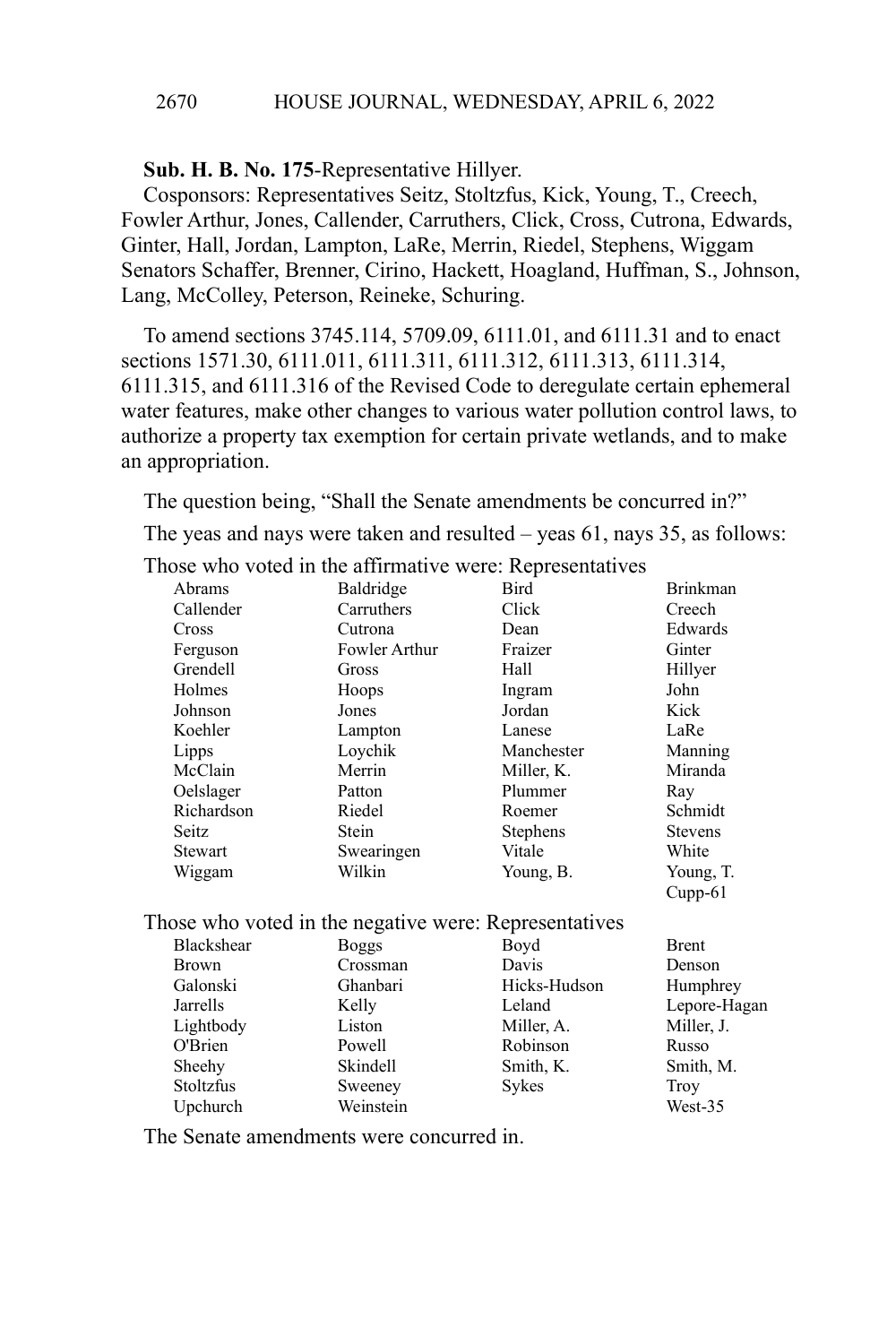The Senate amendments to **Sub. H. B. No. 291**-Representatives Callender, Troy, et al., were taken up for consideration.

#### **Sub. H. B. No. 291**-Representatives Callender, Troy.

Cosponsors: Representatives Bird, Fowler Arthur, Hall, Hoops, Lepore-Hagan, Riedel, Smith, K., Baldridge, McClain, Sheehy, Creech, Ghanbari, Johnson, LaRe, Miranda, Abrams, Blackshear, Boggs, Boyd, Brent, Brown, Carfagna, Carruthers, Click, Cross, Crossman, Cutrona, Dean, Denson, Galonski, Ginter, Grendell, Gross, Hicks-Hudson, Howse, Ingram, Jarrells, John, Jones, Kelly, Kick, Lampton, Lanese, Liston, Loychik, Miller, A., Miller, J., O'Brien, Oelslager, Patton, Pavliga, Plummer, Ray, Richardson, Robinson, Roemer, Russo, Seitz, Skindell, Sobecki, Stein, Stephens, Stewart, Sweeney, Upchurch, Weinstein, West, White, Wilkin, Young, B., Young, T. Senators Schaffer, Maharath, Kunze, Hoagland, Manning, Blessing, Brenner, Cirino, Craig, Dolan, Fedor, Gavarone, Hackett, Hottinger, Johnson, Lang, McColley, O'Brien, Peterson, Reineke, Roegner, Romanchuk, Rulli, Schuring, Sykes, Thomas, Williams, Wilson, Yuko.

To amend sections 4501.21, 5533.04, and 5533.626 and to enact sections 4503.507, 4503.516, 4503.517, 4503.518, 4503.578, 4503.597, 4503.703, 4503.755, 5534.409, 5534.414, 5534.415, 5534.416, 5534.418, 5534.419, 5534.431, 5534.432, 5534.433, 5534.603, 5534.604, 5534.605, 5534.606, 5534.816, 5534.819, 5534.828, 5534.837, 5534.838, 5534.841, 5534.872, 5534.897, 5534.899, 5534.912, and 5534.923 of the Revised Code to amend and designate multiple memorial highways and memorial bridges and to create multiple new specialty license plates.

The question being, "Shall the Senate amendments be concurred in?"

The yeas and nays were taken and resulted – yeas 95, nays 1, as follows:

Those who voted in the affirmative were: Representatives

|              | $\ddotsc$ of $\ddotsc$ and $\ddotsc$ $\ddotsc$ $\ddotsc$ $\ddotsc$ $\ddotsc$ $\ddotsc$ $\ddotsc$ |            |                 |
|--------------|--------------------------------------------------------------------------------------------------|------------|-----------------|
| Abrams       | Baldridge                                                                                        | Bird       | Blackshear      |
| <b>Boggs</b> | Boyd                                                                                             | Brent      | <b>Brinkman</b> |
| <b>Brown</b> | Callender                                                                                        | Carruthers | Click           |
| Creech       | Cross                                                                                            | Crossman   | Cutrona         |
| Davis        | Dean                                                                                             | Denson     | Edwards         |
| Ferguson     | Fowler Arthur                                                                                    | Fraizer    | Galonski        |
| Ghanbari     | Ginter                                                                                           | Grendell   | Gross           |
| Hall         | Hicks-Hudson                                                                                     | Hillyer    | Holmes          |
| Hoops        | Humphrey                                                                                         | Ingram     | Jarrells        |
| John         | Johnson                                                                                          | Jones      | Jordan          |
| Kelly        | Kick                                                                                             | Koehler    | Lampton         |
| Lanese       | LaRe                                                                                             | Leland     | Lepore-Hagan    |
| Lightbody    | Lipps                                                                                            | Liston     | Loychik         |
| Manchester   | Manning                                                                                          | McClain    | Merrin          |
| Miller, A.   | Miller, J.                                                                                       | Miller, K. | Miranda         |
| O'Brien      | Oelslager                                                                                        | Patton     | Plummer         |
| Powell       | Ray                                                                                              | Richardson | Riedel          |
| Robinson     | Roemer                                                                                           | Russo      | Schmidt         |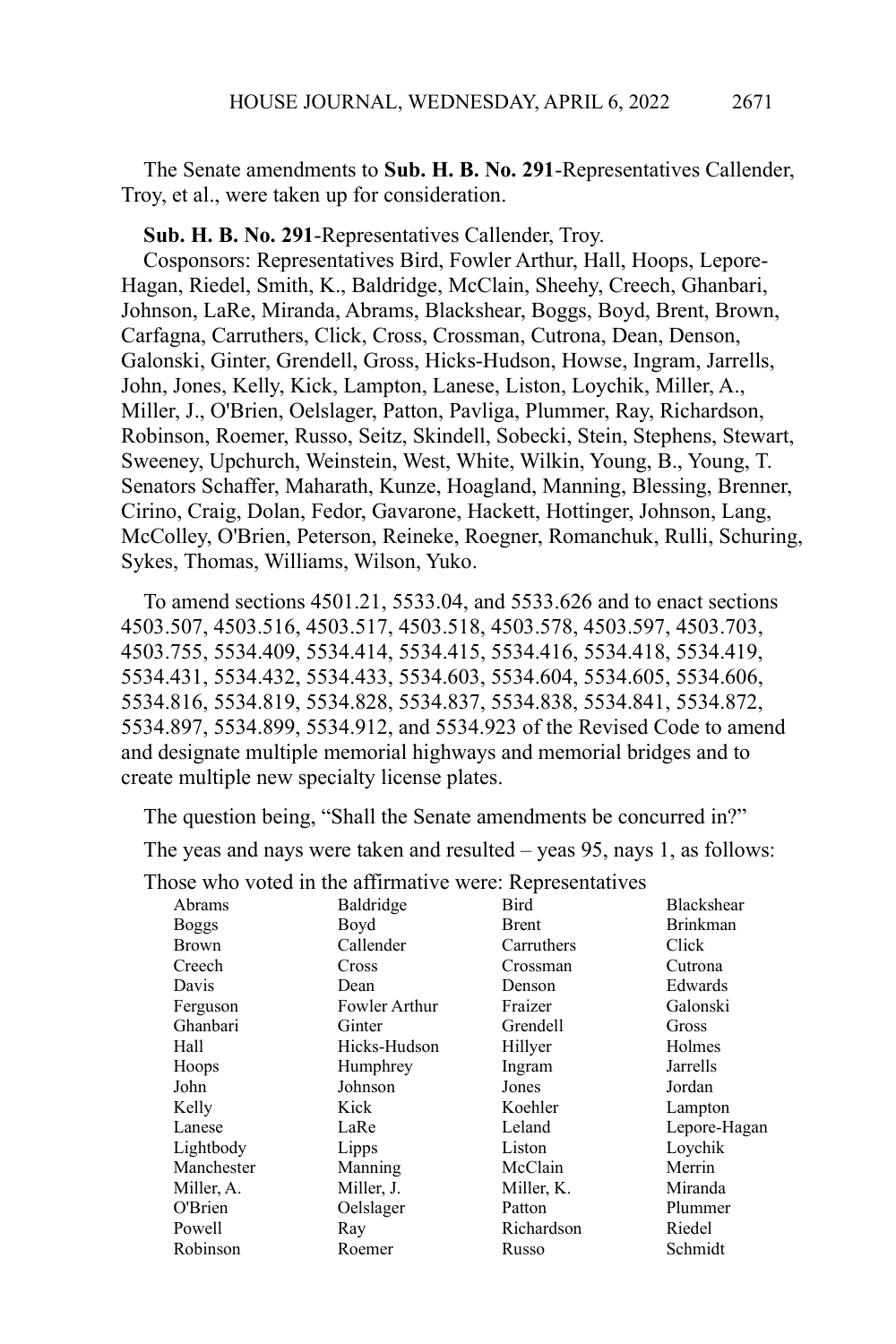| Seitz        | Sheehy    | Skindell        | Smith, K.      |
|--------------|-----------|-----------------|----------------|
| Smith, M.    | Stein     | <b>Stephens</b> | <b>Stevens</b> |
| Stewart      | Stoltzfus | Swearingen      | Sweeney        |
| <b>Sykes</b> | Troy      | Upchurch        | Weinstein      |
| West         | White     | Wiggam          | Wilkin         |
| Young, B.    | Young, T. |                 | $Cupp-95$      |

Representative Vitale voted in the negative-1.

The Senate amendments were concurred in.

# **REPORTS OF CONFERENCE COMMITTEES**

Representative Merrin submitted the following report:

The committee of conference to which the matters of difference between the two houses were referred on **Sub. H. B. No. 126**, Representative Merrin et al., having had the same under consideration, recommends to the respective houses as follows:

The bill as passed by the Senate with the following amendments:

In line 2 of the title, delete "and limit"; delete "manner"

In line 3 of the title, delete "by which local governments may contest" and insert "law governing"

In line 4 of the title, delete "values" and insert "tax complaints"

In line 496, strike through " $(A)(1)$ " and insert " $(A)$ "

In line 559, strike through ", "member"" and insert ":

"Member""

In line 560, strike through "1705.01 or"

In line 561, strike through "as applicable, "internet" and insert ".

"Internet"

In line 562, strike through ", and "interim" and insert "."

"Interim""

In line 565, after "again" insert ".

"Legislative authority" means a board of county commissioners, a board of township trustees of any township with territory in the county, the board of education of any school district with territory in the county, or the legislative authority of a municipal corporation with territory in the county"

After line 565, insert:

""Original complaint" means a complaint filed under division (A) of this section.

"Counter-complaint" means a complaint filed under division (B) of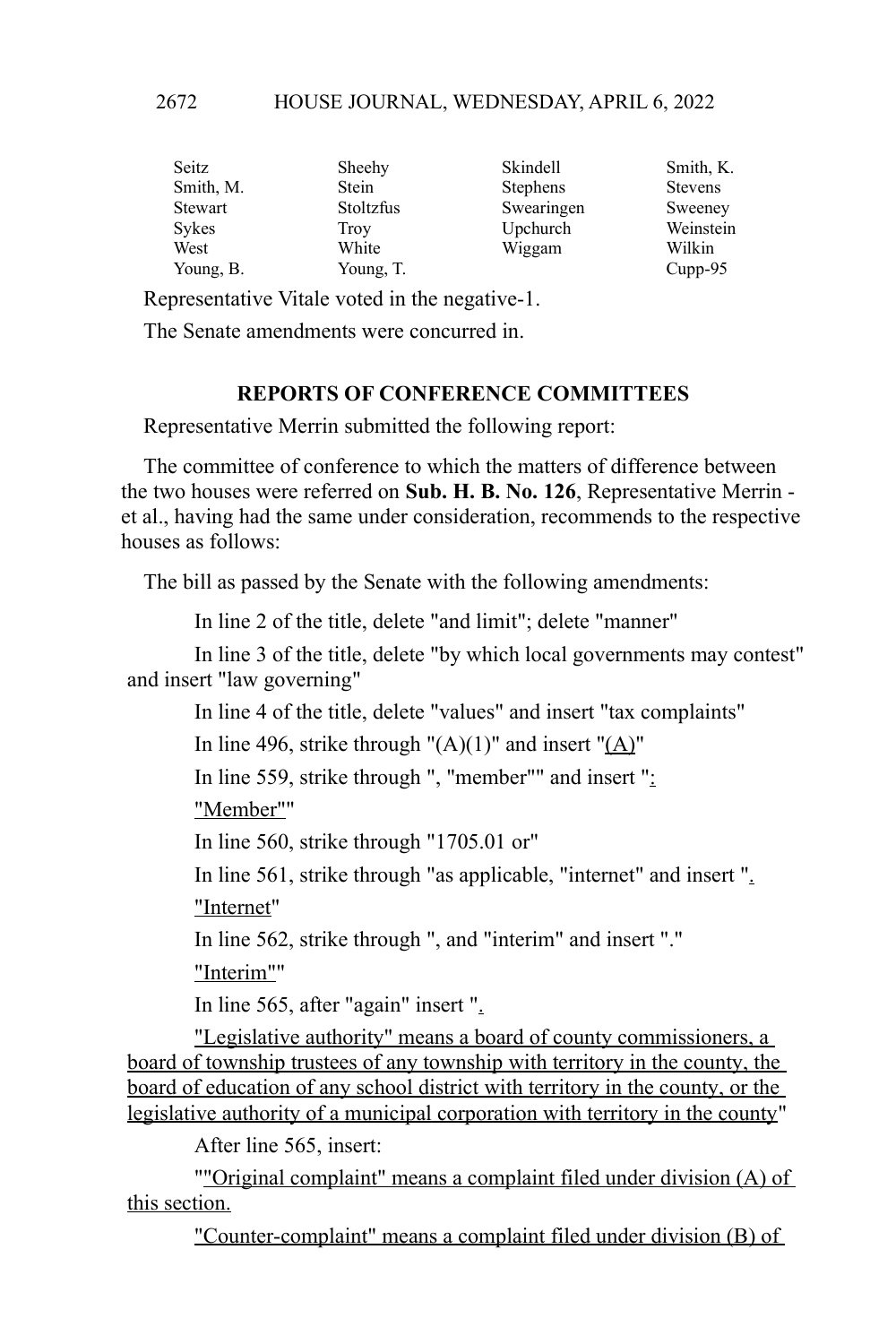this section in response to an original complaint.

"Third party complainant" means a complainant other than the property owner, the owner's spouse, a tenant authorized to file an original complaint, or any person acting on behalf of a property owner. "Third party complainant" does not include a legislative authority or a mayor of a municipal corporation, but does include the prosecuting attorney or treasurer of a county.

"

In line 594, strike through "Any" and insert "Subject to division (A) (6) of this section, any"

In line 615, delete "in the case of a"

In line 616, delete "county,"; strike through "the board of county commissioners"; reinsert the second "the"; delete ","

In line 617, delete " $\ddot{ }$ "; delete "in the case of a township"

In line 618, delete "with territory in the county,"; strike through "the board of township trustees"

In line 619, strike through ";"; delete "in the case of a"

In line 620, delete "school district with territory in the county,"; strike through "the board of"

In line 621, strike through "education of"; delete "the"; strike through "school district"

In line 622, strike through "; or"; delete ", in the case of a municipal corporation with"

In line 623, delete "territory in the county,"; strike through "the mayor or legislative authority of"

In line 624, delete "the"; strike through "municipal corporation"; after "eounty" insert "or the legislative authority of a subdivision or the mayor of a municipal corporation"

In line 626, reinsert "any"; reinsert ", except that a person"

Reinsert lines 627 through 629

In line 630, reinsert "district as that person's real property is located"; delete "owned or, if"

In line 631, delete "applicable, leased by that person or political subdivision"

> In line 634, strike through "board" and insert "legislative authority" In line 638, strike through "board" and insert "legislative authority" In line 656, reinsert "the party affected by a" Reinsert lines 657 and 658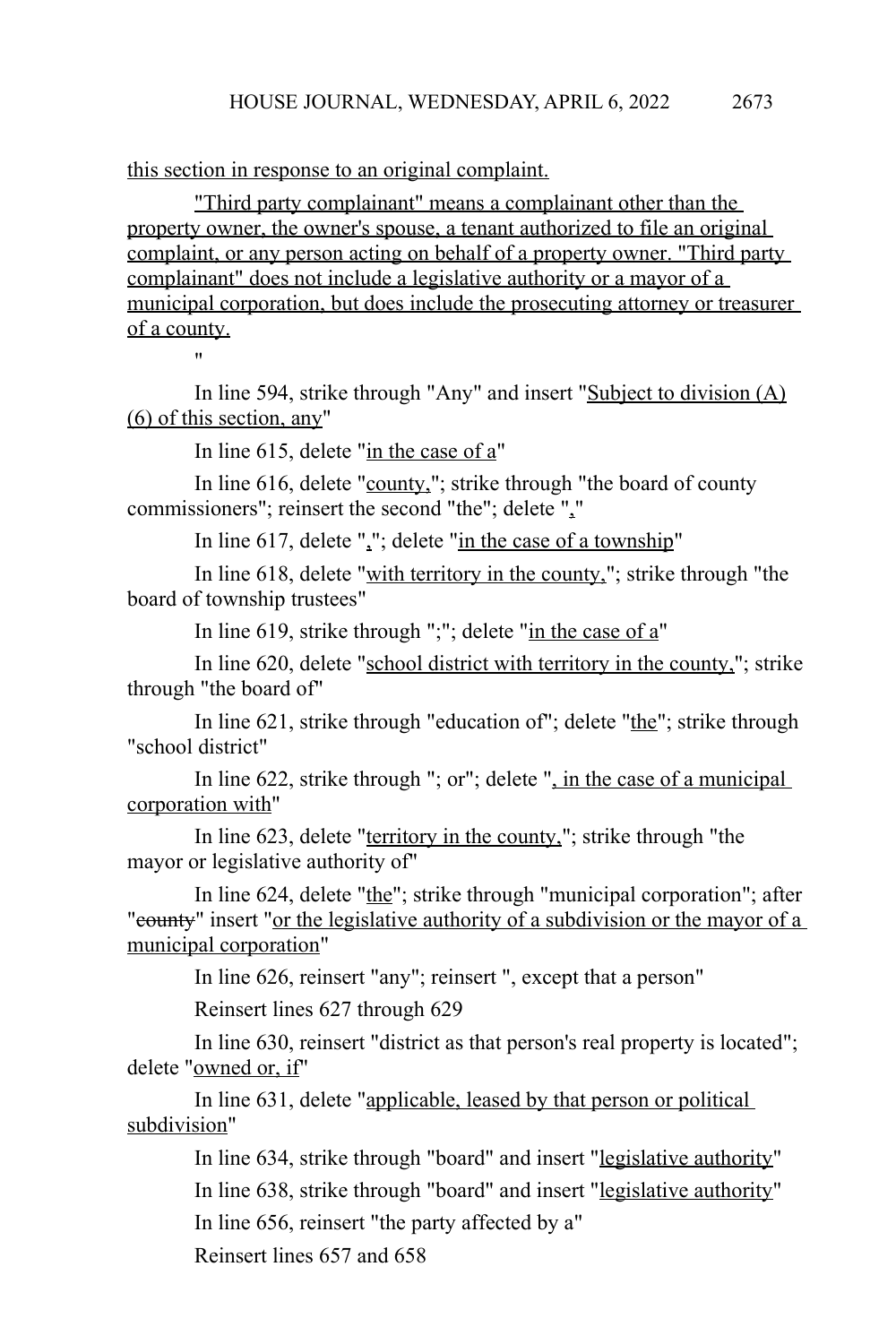In line 659, reinsert "territory in the county,"; delete "a person authorized to file a complaint"

In line 660, delete "under division (A) of this section"

In line 669, reinsert "divisions (B) and"

In line 670, delete "division"

In line 672, strike through "board" and insert "legislative authority"

In line 676, strike through "board" and insert "legislative authority"

After line 677, insert:

"(6) The legislative authority of a subdivision, the mayor of a municipal corporation, or a third party complainant shall not file an original complaint with respect to property the subdivision or complainant does not own or lease unless both of the following conditions are met:

 (a) If the complaint is based on a determination described in division  $(A)(1)(d)$  or (e) of this section, the property was (i) sold in an arm's length transaction, as described in section 5713.03 of the Revised Code, before, but not after, the tax lien date for the tax year for which the complaint is to be filed, and (ii) the sale price exceeds the true value of the property appearing on the tax list for that tax year by both ten per cent and the amount of the filing threshold determined under division (J) of this section;

 (b) If the complaint is filed by a legislative authority or mayor, the legislative authority or, in the case of a mayor, the legislative authority of the municipal corporation, first adopts a resolution authorizing the filing of the original complaint at a public meeting of the legislative authority.

(7) A resolution adopted under division  $(A)(6)(b)$  of this section shall include all of the following information:

(a) Identification of the parcel or parcels that are the subject of the original complaint by street address, if available from online records of the county auditor, and by permanent parcel number;

(b) The name of at least one of the record owners of the parcel or parcels;

(c) The basis for the complaint under divisions  $(A)(1)(a)$  to (f) of this section relative to each parcel identified in the resolution;

(d) The tax year for which the complaint will be filed, which shall be a year for which a complaint may be timely filed under this section at the time of the resolution's adoption.

A legislative authority shall not adopt a resolution required under division (A)(6)(b) of this section that identifies more than one parcel under division  $(A)(7)(a)$  of this section, except that a single resolution may identify more than one parcel under that division if each parcel has the same record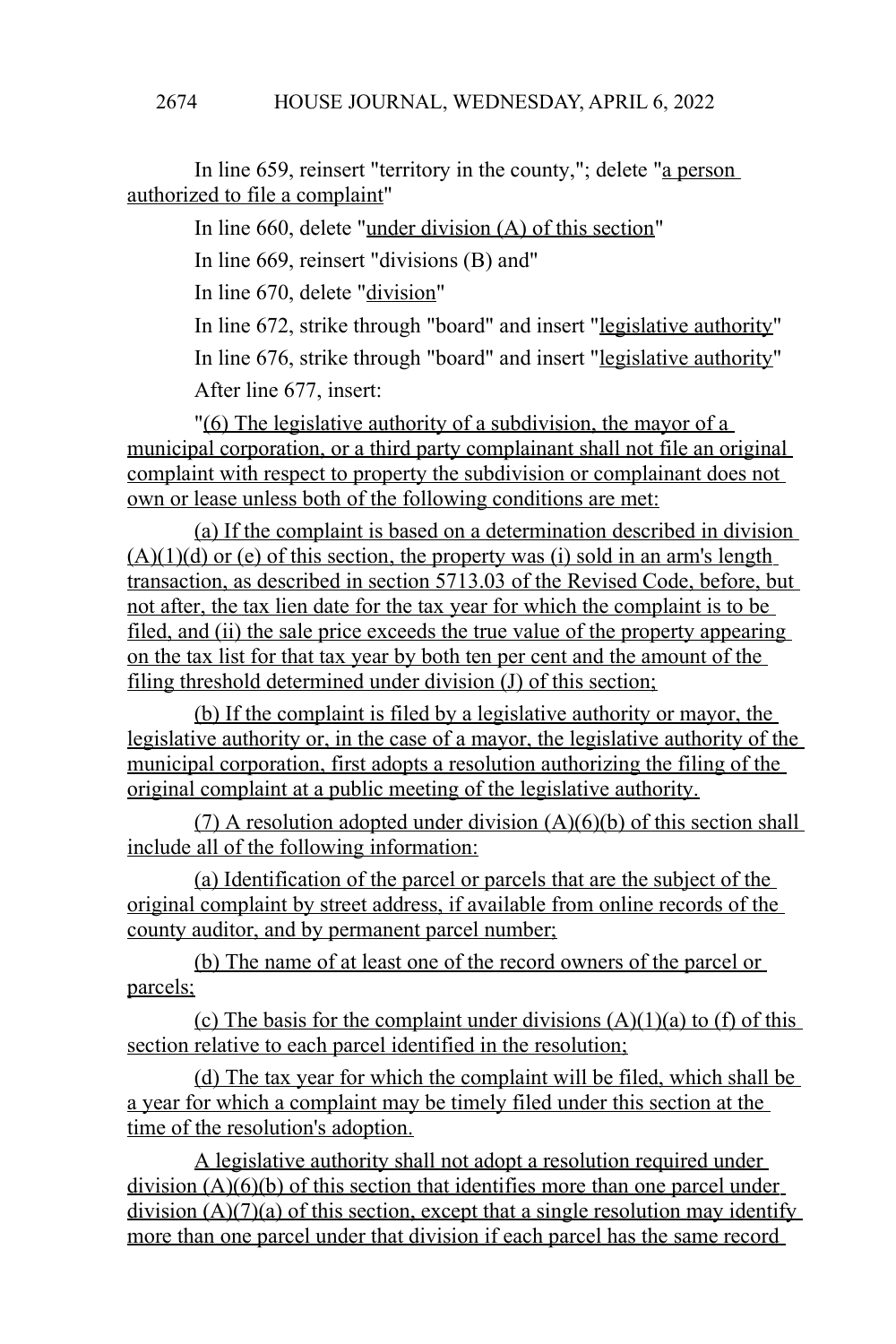owner or the same record owners, as applicable. A legislative authority may adopt multiple resolutions required under division  $(A)(6)(b)$  of this section by a single vote, provided that the vote is separate from the question of whether to adopt any resolution that is not adopted under division  $(A)(6)(b)$  of this section.

Before adopting a resolution required by division  $(A)(6)(b)$  of this section, the legislative authority shall mail a written notice to at least one of the record owners of the parcel or parcels identified in the resolution stating the intent of the legislative authority in adopting the resolution, the proposed date of adoption, and the basis for the complaint under divisions  $(A)(1)(a)$  to (f) of this section relative to each parcel identified in the resolution. The notice shall be sent by certified mail to the last known tax-mailing address of at least one of the record owners and, if different from that tax-mailing address, to the street address of the parcel or parcels identified in the resolution. Alternatively, if the legislative authority has record of an internet identifier of record associated with at least one of the record owners, the legislative authority may send the notice by ordinary mail and by that internet identifier of record. The notice shall be postmarked or, if sent by internet identifier of record, sent at least seven calendar days before the legislative authority adopts the resolution.

A board of revision has jurisdiction to consider a complaint filed pursuant to a resolution adopted under division (A)(6)(b) of this section only if the legislative authority notifies the board of revision of the resolution in the manner prescribed in division  $(A)(8)$  of this section. The failure to accurately identify the street address or the name of the record owners of the parcel in the resolution does not invalidate the resolution nor is it a cause for dismissal of the complaint.

(8) A complaint form prescribed by a board of revision or the tax commissioner for the purpose of this section shall include a box that must be checked, when a legislative authority files an original complaint, to indicate that a resolution authorizing the complaint was adopted in accordance with divisions (A)(6)(b) and (7) of this section and that notice was mailed or sent in accordance with division  $(A)(7)$  of this section before adoption of the resolution to at least one of the record owners of the property that is the subject of the complaint."

In line 678, strike through "(B)"; delete " $(1)$ " and insert " $(B)$ "

In line 683, after "dollars" insert "in taxable value"; reinsert "each property owner whose property is the"

Reinsert line 684

In line 685, reinsert "owner or the owner's spouse"; strike through "each board of education"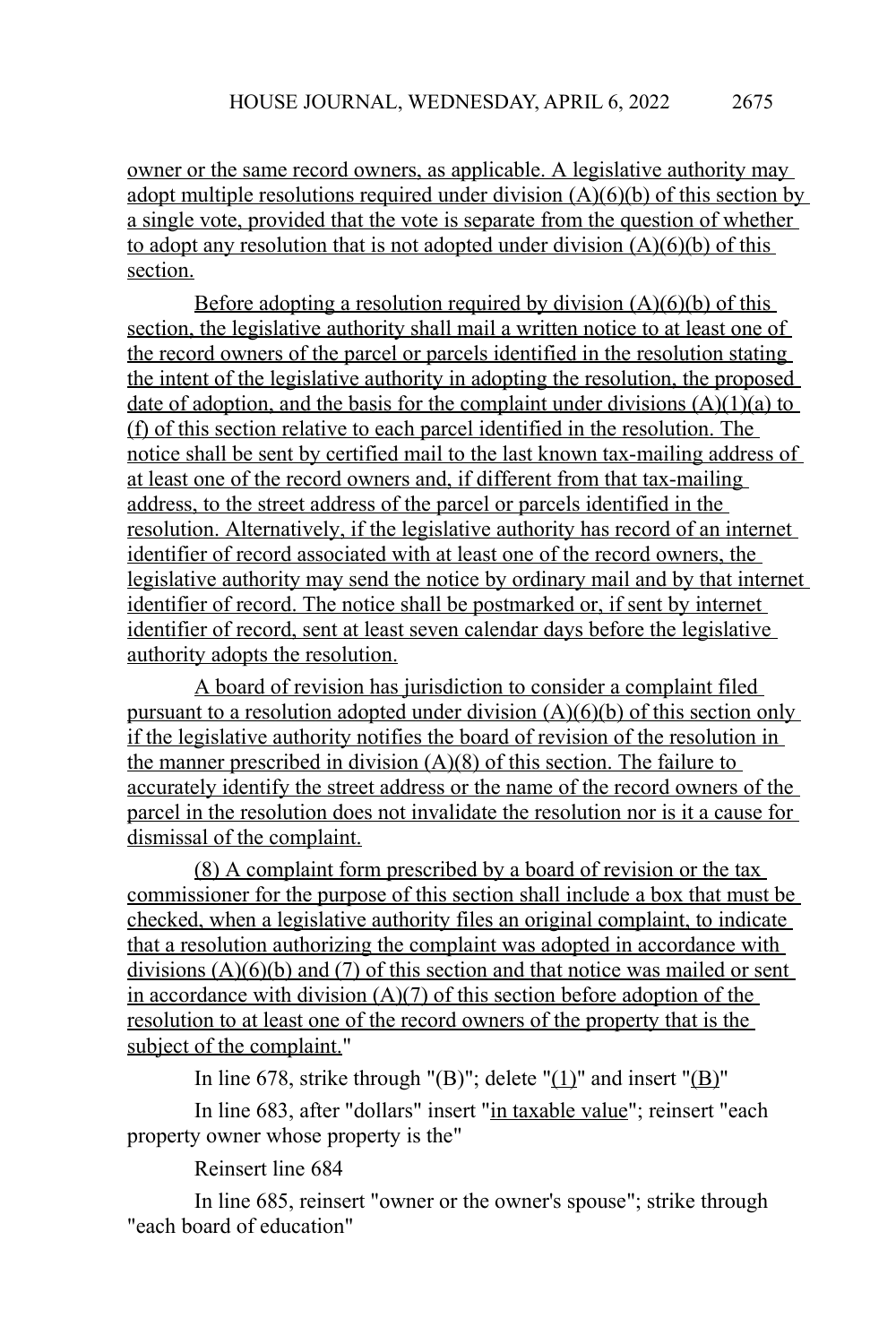#### HOUSE JOURNAL, WEDNESDAY, APRIL 6, 2022 2676

In line 686, strike through "whose school district may be affected by the complaint"; strike through "Within"

In line 687, strike through "thirty days after receiving such notice,"; delete "and in accordance with"

In line 688, delete "division  $(B)(2)$  of this section,"; strike through the first "a" and insert "A"; after "education" insert ", subject to this division"; reinsert "; a"

Reinsert lines 689 through 703

In line 704, reinsert "a partner, a member, or trustee of that owner or tenant,"

In line 705, strike through "complaint" and insert "countercomplaint"; reinsert "in support of or"

In line 708, after "filed" insert "original"

In line 709, after "valuation" insert ".

A board of education may file a counter-complaint only if the original complaint states an amount of overvaluation, undervaluation, discriminatory valuation, illegal valuation, or incorrect determination of at least seventeen thousand five hundred dollars in taxable value. The board shall file the counter-complaint within thirty days after the original complaint is filed, and any other person shall file the counter-complaint within thirty days after receiving the notice required under this division"

In line 709, strike through "Upon" and insert:

"Upon"; strike through "complaint under this division" and insert "counter-complaint"

In line 710, reinsert ", property owner, or tenant"

Delete lines 712 through 728

In line 729, reinsert "any"; delete "a"; after "complainant" insert "and counter-complainant,"

Reinsert line 730

In line 731, reinsert "known,"; delete "that filed the complaint under division (A) of this"

In line 732, delete "section"; strike through "when a" and insert "and the"; reinsert "by one other than the property"

In line 733, reinsert "owner"; delete "under division (B) of this section"; reinsert ","

In line 736, reinsert "the owner"; delete "that complainant"

In line 738, delete "If a complaint is filed under division (A) of this"

Delete lines 739 through 741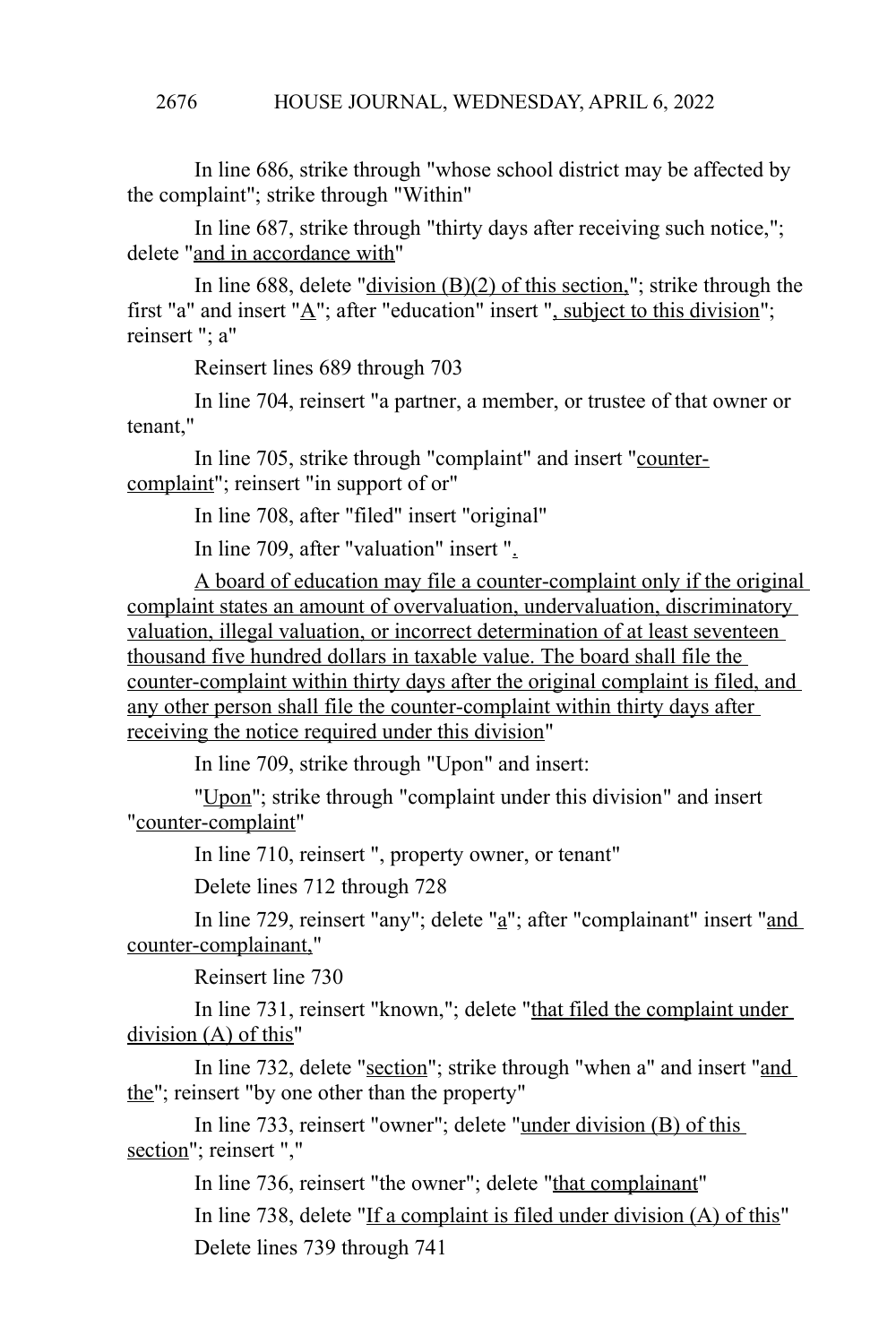In line 742, delete "or (B) of this section."

In line 743, strike through "a" and insert "an original"

In line 744, after "day" insert "such"

In line 745, strike through "complaint" and insert "countercomplaint"

In line 746, strike through "within thirty days after receiving notice from the auditor"

In line 747, strike through "as provided in division (B) of this section"

In line 748, after "filing." insert "If the original complaint is filed by the legislative authority of a subdivision, the mayor of a municipal corporation with territory in the county, or a third party complainant, and if the board of revision has not rendered its decision on the complaint within one year after the date the complaint was filed, the board is without jurisdiction to hear, and shall dismiss, the complaint."

In line 749, after "such" insert "original"; after "complaint" insert "or counter-complaint"

In line 763, strike through "If a" and insert "Unless dismissal is required under division (C) of this section, if an original"; after the second "complaint" insert "or counter-complaint"

In line 764, strike through "under this section"

In line 768, strike through "such" and insert "that original"; after "complaint" insert "or counter-complaint"

In line 770, after "complaint" insert "and counter-complaint"

In line 774, reinsert "as to the"

Reinsert line 775

In line 776, reinsert "affecting the taxpayer's own property"; delete "under this section"

In line 829, delete "board of education" and insert "legislative authority"

In line 830, delete "a" and insert "any"; after "filed" insert "or contemplated"

In line 832, delete "section" and insert "division"

In line 837, delete "school district" and insert "subdivision"; delete "board of"

In line 838, delete "education of that school district" and insert "legislative authority of that subdivision"

In line 839, after "complaint" insert "or counter-complaint"; delete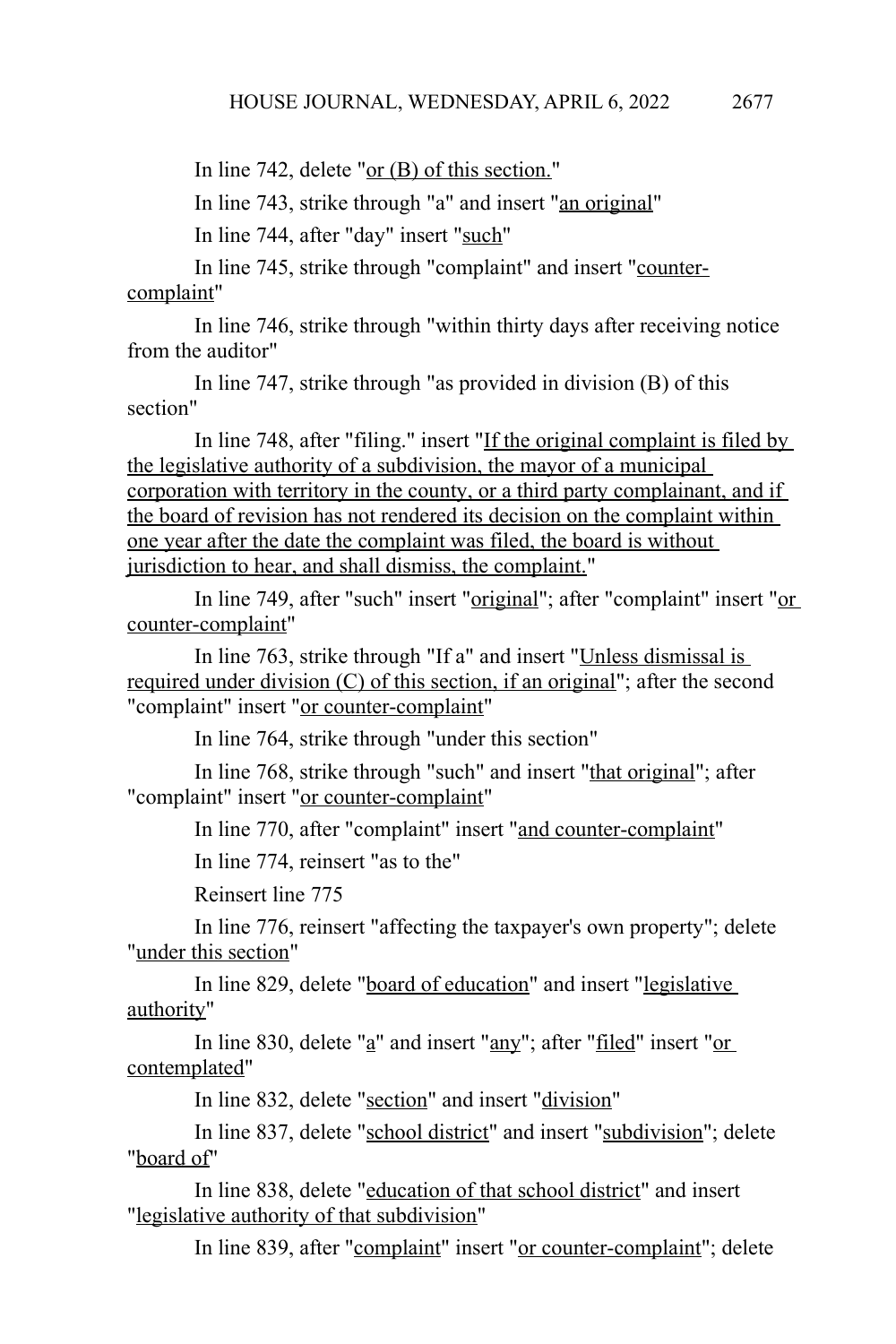"division (B)"

In line 840, delete "of"

In line 841, after "complaint" insert "or counter-complaint"; delete "board" and insert "legislative authority"

In line 842, delete "division (B) of"

After line 850, insert:

"(J) For the purpose of division  $(A)(6)(b)$  of this section, the filing threshold for tax year 2022 equals five hundred thousand dollars. For tax year 2023 and each tax year thereafter, the tax commissioner shall adjust the filing threshold used in that division by completing the following calculations in September of each year:

(a) Determine the percentage increase in the gross domestic product deflator determined by the bureau of economic analysis of the United States department of commerce from the first day of January of the preceding year to the last day of December of the preceding year;

(b) Multiply that percentage increase by the filing threshold for the current year;

(c) Add the resulting product to the filing threshold for the current year;

(d) Round the resulting sum to the nearest multiple of one thousand dollars.

The commissioner shall certify the amount resulting from the adjustment to each county auditor not later than the first day of October each year. The certified amount applies to complaints filed for the tax year in which the amount is certified. The commissioner shall not make the adjustment for any tax year in which the amount resulting from the adjustment would be less than the filing threshold for the current tax year."

In line 859, delete "school"

In line 860, delete "district" and insert "subdivision"; delete "a" and insert "an original"; after "complaint" insert "or counter-complaint"; delete "division (B) of"

In line 861, after "section" insert "with respect to property the subdivision does not own or lease"

In line 862, after "that" insert "original"; after "complaint" insert "or counter-complaint"

In line 908, after "**3.**" insert "(A)"

In line 909, after "Code" insert ", except for the enactment by this act of division (I) of that section,"; after "any" insert "original"; delete "counterclaim to a"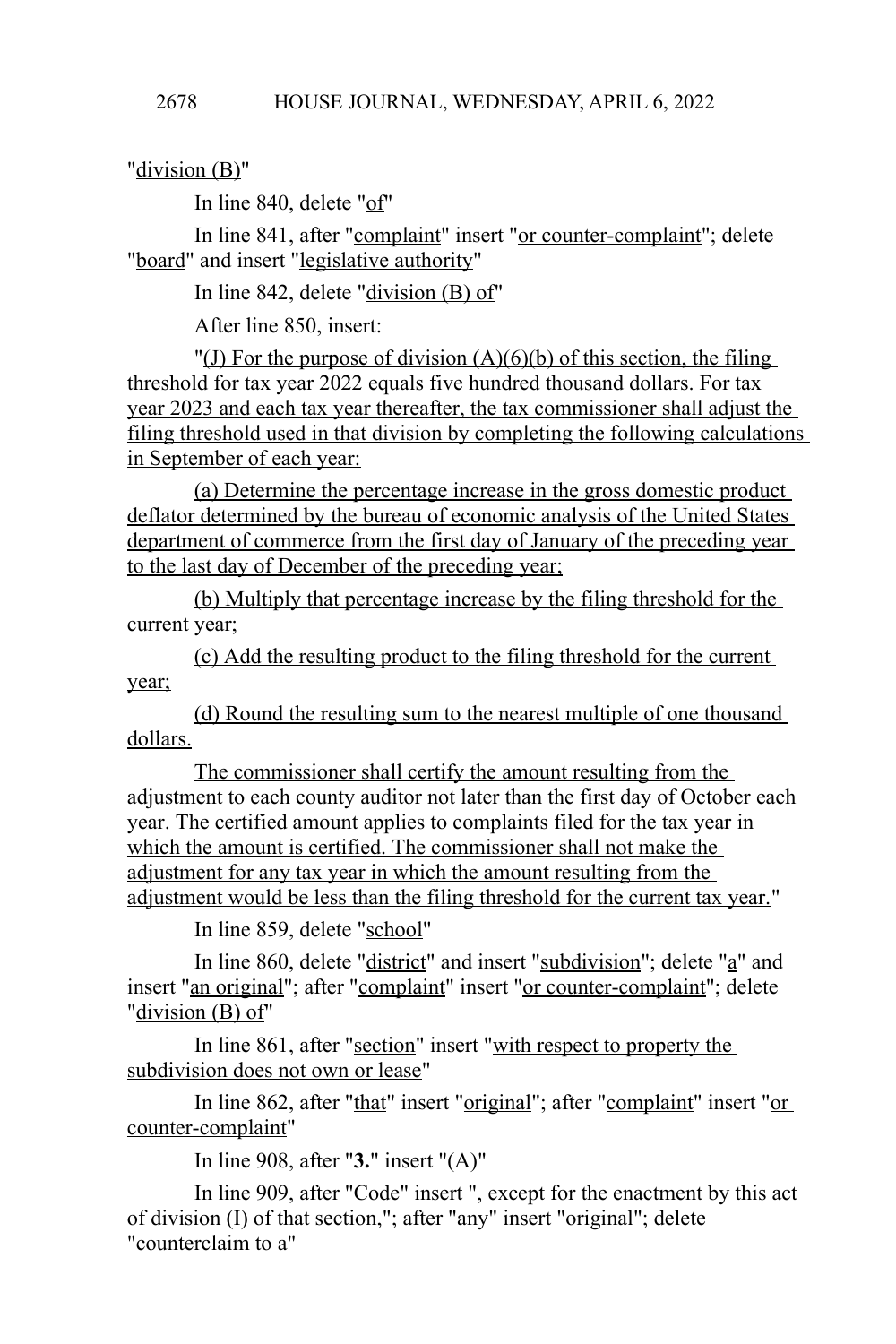In line 910, delete "complaint" and insert "counter-complaint, as those terms are defined in that section,"; after "thereafter." insert:

"(B) The enactment by this act of division (I) of section 5715.19 of the Revised Code applies to any private payment agreement, as defined in that division, entered into on or after the effective date of that enactment."

| Managers on the Part of the | Managers on the Part of the |
|-----------------------------|-----------------------------|
| House of Representatives    | Senate                      |
| /S/ DEREK MERRIN            | /S/ LOUIS W. BLESSING, III  |
| <b>DEREK MERRIN</b>         | LOUIS W. BLESSING, III      |
| /S/ JASON STEPHENS          | /S/ KRISTINA D. ROEGNER     |
| <b>JASON STEPHENS</b>       | KRISTINA D. ROEGNER         |
| /S/                         | /S/                         |
| <b>BETH LISTON</b>          | <b>SANDRA R. WILLIAMS</b>   |

The question being, "Shall the report of the committee of conference be agreed to?"

The yeas and nays were taken and resulted – yeas 61, nays 35, as follows:

Those who voted in the affirmative were: Representatives

| Abrams        | Baldridge       | <b>Brinkman</b> | Callender  |
|---------------|-----------------|-----------------|------------|
| Carruthers    | Click           | Creech          | Cross      |
| Cutrona       | Dean            | Edwards         | Ferguson   |
| Fowler Arthur | Fraizer         | Ghanbari        | Ginter     |
| Grendell      | Gross           | Hall            | Hillyer    |
| Holmes        | Hoops           | John            | Johnson    |
| Jones         | Jordan          | Kick            | Koehler    |
| Lampton       | Lanese          | LaRe            | Lipps      |
| Loychik       | Manchester      | Manning         | McClain    |
| Merrin        | Miller, K.      | Oelslager       | Patton     |
| Plummer       | Powell          | Ray             | Richardson |
| Riedel        | Roemer          | Schmidt         | Seitz      |
| Stein         | <b>Stephens</b> | <b>Stevens</b>  | Stewart    |
| Stoltzfus     | Swearingen      | Vitale          | White      |
| Wiggam        | Wilkin          | Young, B.       | Young, T.  |
|               |                 |                 | $Cupp-61$  |

Those who voted in the negative were: Representatives

| Bird         | <b>Blackshear</b> | <b>Boggs</b> | Boyd        |
|--------------|-------------------|--------------|-------------|
| <b>Brent</b> | <b>Brown</b>      | Crossman     | Davis       |
| Denson       | Galonski          | Hicks-Hudson | Humphrey    |
| Ingram       | Jarrells          | Kelly        | Leland      |
| Lepore-Hagan | Lightbody         | Liston       | Miller, A.  |
| Miller, J.   | Miranda           | O'Brien      | Robinson    |
| Russo        | Sheehy            | Skindell     | Smith, K.   |
| Smith, M.    | Sweeney           | Sykes        | <b>Troy</b> |
| Upchurch     | Weinstein         |              | West-35     |

The report of the committee of conference was agreed to.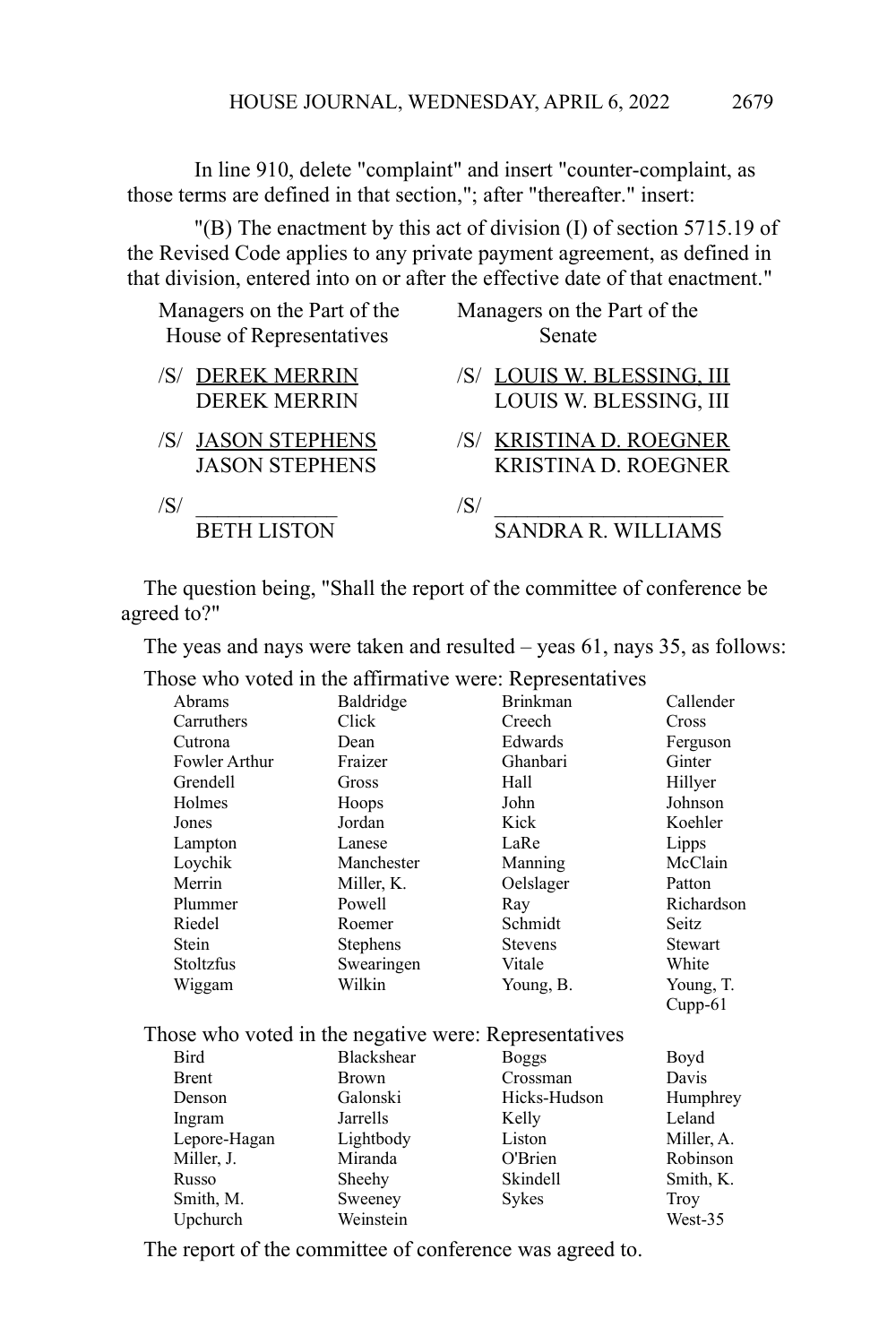# **REPORTS OF STANDING AND SELECT COMMITTEES AND BILLS FOR SECOND CONSIDERATION**

Representative Ingram submitted the following report:

The standing committee on Higher Education and Career Readiness to which was referred **H. B. No. 353**-Representatives Click, Miranda, et al., having had the same under consideration, reports it back with the following amendment and recommends its passage when so amended.

RE: ENACT THE TESTING YOUR FAITH ACT

Representative Young, T. moved to amend as follows:

In line 13, delete "conscience" and insert "religious or spiritual belief system"

In line 16, delete "year" and insert "semester"

In line 17, delete "conscience" and insert "religious or spiritual belief system"

In line 19, after "religious" insert "or spiritual"

In line 34, after "religious" insert "or spiritual"; after "belief" insert "system"

In line 47, delete "developed by the"

Delete line 48

In line 49, delete "The" and insert ". The"; delete "that list"

In line 50, delete " $\text{to}$ "; delete " $\text{of higher education}$ " and insert "with a nonexhaustive list of major religious holidays or festivals for the next two academic years"

In line 51, after "year." insert "Each state institution may adopt the chancellor's list in its entirety or choose which holidays to include on its list.

Each time a state institution's policy is posted, printed, or published, including as described in divisions  $(C)$  and  $(D)$  of this section, the state institution shall include a statement that the list is nonexhaustive, and the list may not be used to deny accommodation to a student for a holiday or festival of the student's faith or religious or spiritual belief system that does not appear on the list.

Nothing in this section, and no inclusion or exclusion of a religious holiday or festival on the list posted by a state institution, shall preclude a student from full and reasonable accommodations for any sincerely held religious beliefs and practices with regard to all examinations or other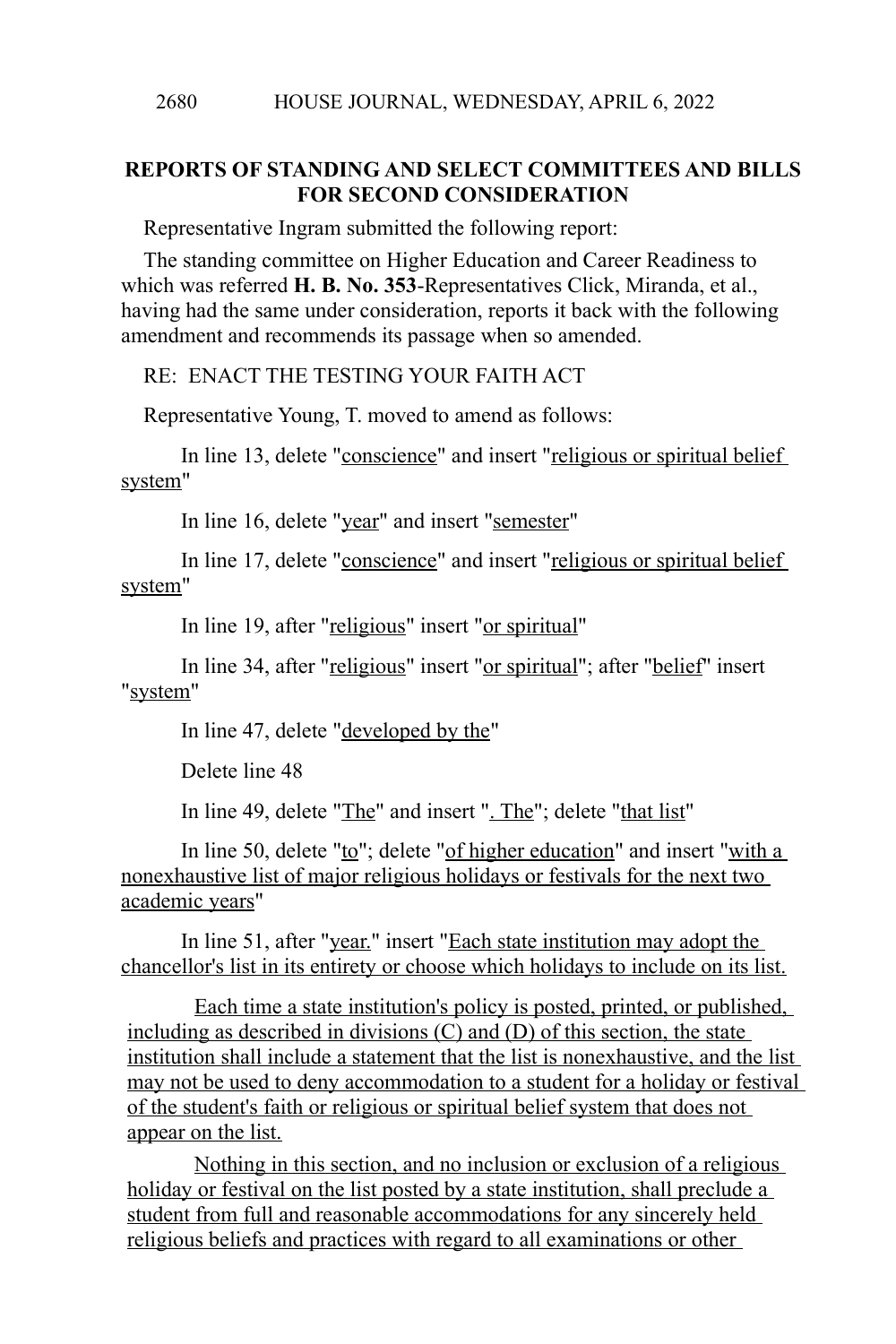academic requirements and absences for reasons of faith or religious or spiritual belief system provided under this section."

The motion was agreed to and the bill so amended.

| LAURA LANESE        | <b>TOM YOUNG</b>            |
|---------------------|-----------------------------|
| CATHERINE D. INGRAM | ADAM C. BIRD                |
| JON CROSS           | <b>THOMAS HALL</b>          |
| MARILYN S. JOHN     | <b>MARY LIGHTBODY</b>       |
| GAYLE MANNING       | <b>JOSEPH A. MILLER III</b> |
| <b>KENT SMITH</b>   | <b>CASEY WEINSTEIN</b>      |

The report was agreed to.

The bill was ordered to be engrossed and placed on the calendar.

Representative Ingram submitted the following report:

The standing committee on Higher Education and Career Readiness to which was referred **H. C. R. No. 28**-Representative Stewart, et al., having had the same under consideration, reports it back and recommends its adoption.

RE: URGE NCAA REINSTATE OSU 2010 FOOTBALL WINS AND RECORD.

| LAURA LANESE         | <b>TOM YOUNG</b>       |
|----------------------|------------------------|
| CATHERINE D. INGRAM  | ADAM C. BIRD           |
| JON CROSS            | THOMAS HALL            |
| MARILYN S. JOHN      | <b>GAYLE MANNING</b>   |
| JOSEPH A. MILLER III | <b>CASEY WEINSTEIN</b> |

| The following members voted "NO" |                   |
|----------------------------------|-------------------|
| <b>MARY LIGHTBODY</b>            | <b>KENT SMITH</b> |

The report was agreed to.

The concurrent resolution was ordered to be engrossed and placed on the calendar.

Representative Ingram submitted the following report:

The standing committee on Higher Education and Career Readiness to which was referred **Sub. S. B. No. 135**-Senator Cirino, et al., having had the same under consideration, reports it back as a substitute bill and recommends its passage.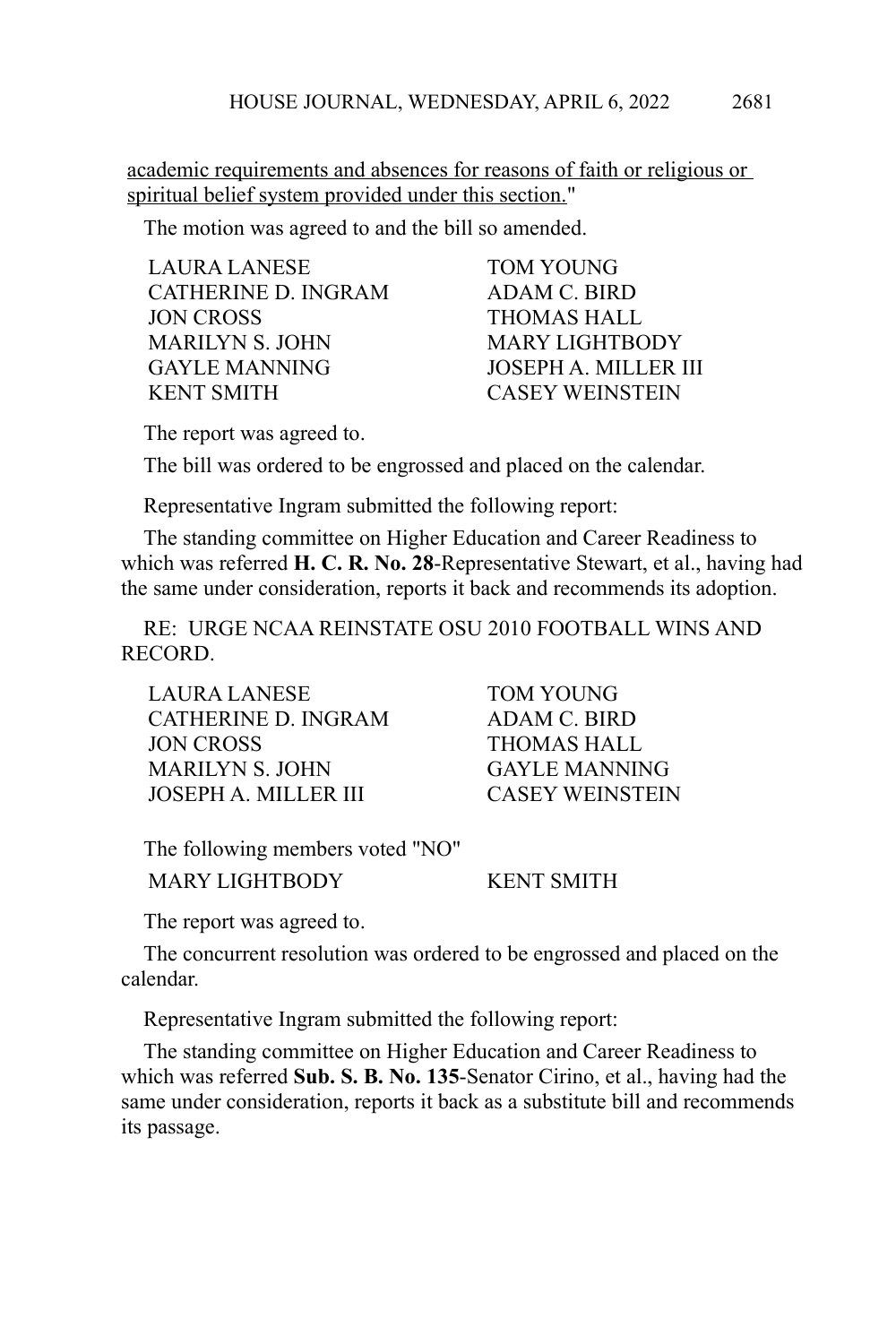#### HOUSE JOURNAL, WEDNESDAY, APRIL 6, 2022 2682

# RE: REGARDS STATE INSTITUTIONS OF HIGHER EDUCATION AND FREE SPEECH

Representative Young, T. moved to amend the title as follows: Add the name: "Hall"

| <b>TOM YOUNG</b>       |
|------------------------|
| ADAM C. BIRD           |
| THOMAS HALL            |
| <b>MARY LIGHTBODY</b>  |
| JOSEPH A. MILLER III   |
| <b>CASEY WEINSTEIN</b> |
|                        |

The report was agreed to.

The bill was ordered to be engrossed and placed on the calendar.

Representative Robinson submitted the following report:

The standing committee on Primary and Secondary Education to which was referred **H. B. No. 333**-Representatives Miranda, White, et al., having had the same under consideration, reports it back and recommends its passage.

RE: PROVIDE FOR JOB DESCRIPTION FOR SCHOOL **COUNSELORS** 

GAYLE MANNING ADAM C. BIRD PHILLIP M. ROBINSON, JR. CATHERINE D. INGRAM DON JONES MARY LIGHTBODY SUSAN MANCHESTER JOSEPH A. MILLER III TRACY M. RICHARDSON D. J. SWEARINGEN

The following members voted "NO"

GARY CLICK SARAH FOWLER ARTHUR

The report was agreed to.

The bill was ordered to be engrossed and placed on the calendar.

Representative Galonski submitted the following report:

The standing committee on Civil Justice to which was referred **H. B. No. 488**-Representatives Grendell, Galonski, et al., having had the same under consideration, reports it back as a substitute bill and recommends its passage.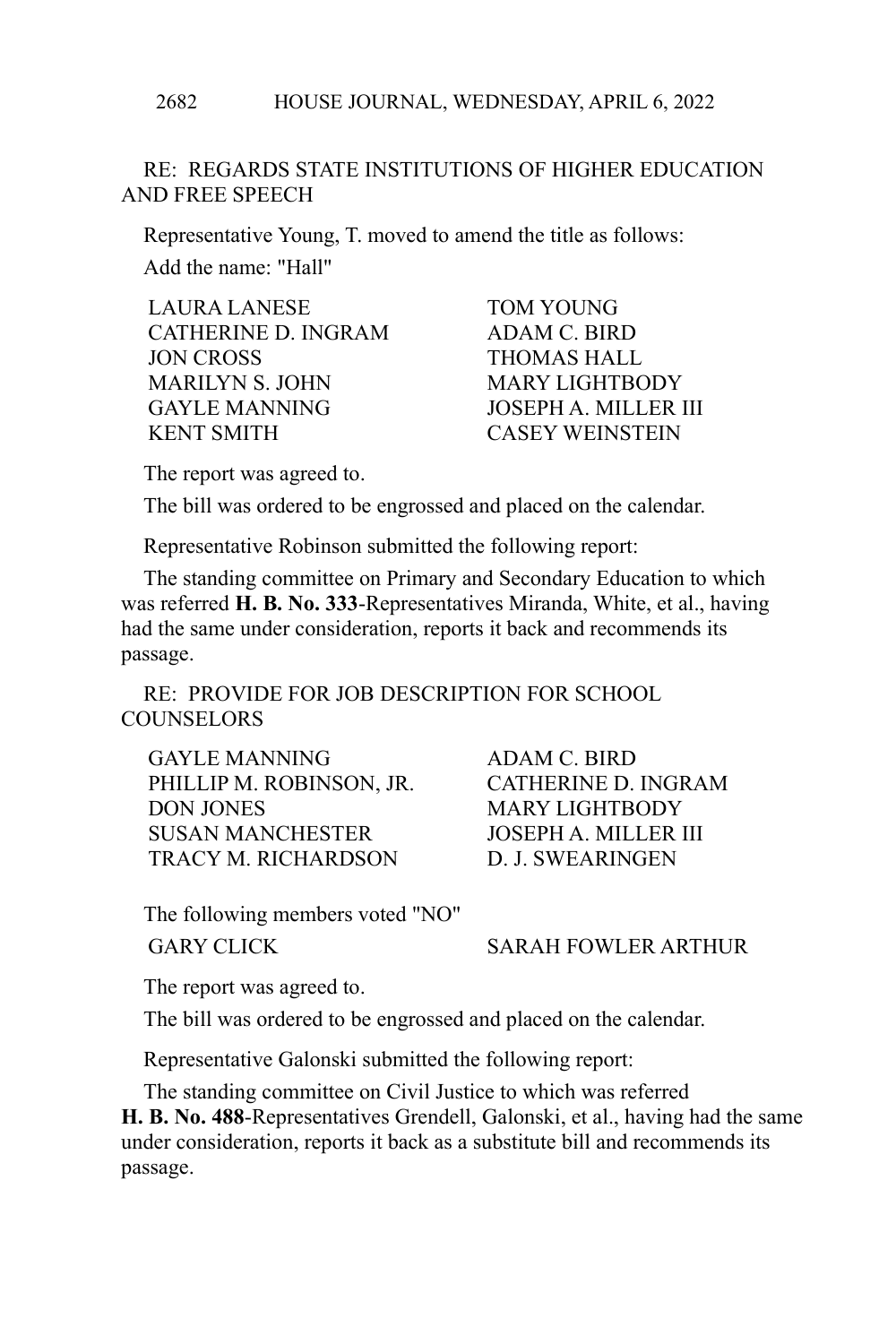# RE: REGARDS GUARDIANSHIP LAW; LEGAL SERVICES FOR **JUDGES**

BRETT HUDSON HILLYER DIANE V. GRENDELL TAVIA GALONSKI RICHARD D. BROWN JEFFREY A. CROSSMAN AL CUTRONA DEREK MERRIN BILL SEITZ MICHAEL J. SKINDELL D. J. SWEARINGEN ANDREA WHITE

The following members voted "NO"

DARRELL KICK BRIAN E. LAMPTON

The report was agreed to.

The bill was ordered to be engrossed and placed on the calendar.

Representative Leland submitted the following report:

The standing committee on Criminal Justice to which was referred **H. B. No. 64**-Representative Powell, et al., having had the same under consideration, reports it back as a substitute bill and recommends its passage.

RE: REGARDS FRAUDULENT ASSISTED REPRODUCTION

Representative LaRe moved to amend the title as follows:

Add the names: "Abrams, Schmidt, White"

JEFF LARE D. J. SWEARINGEN DAVID LELAND CINDY ABRAMS WILLIS E. BLACKSHEAR, JR. SEDRICK DENSON TAVIA GALONSKI ADAM C. MILLER PHIL PLUMMER SHARON A. RAY JEAN SCHMIDT BILL SEITZ ANDREA WHITE

The report was agreed to.

The bill was ordered to be engrossed and placed on the calendar.

# **MOTIONS AND RESOLUTIONS**

Representative Jones moved that majority party members asking leave to be absent or absent the week of Wednesday, April 6, 2022, be excused, so long as a written request is on file in the majority leadership offices.

The motion was agreed to.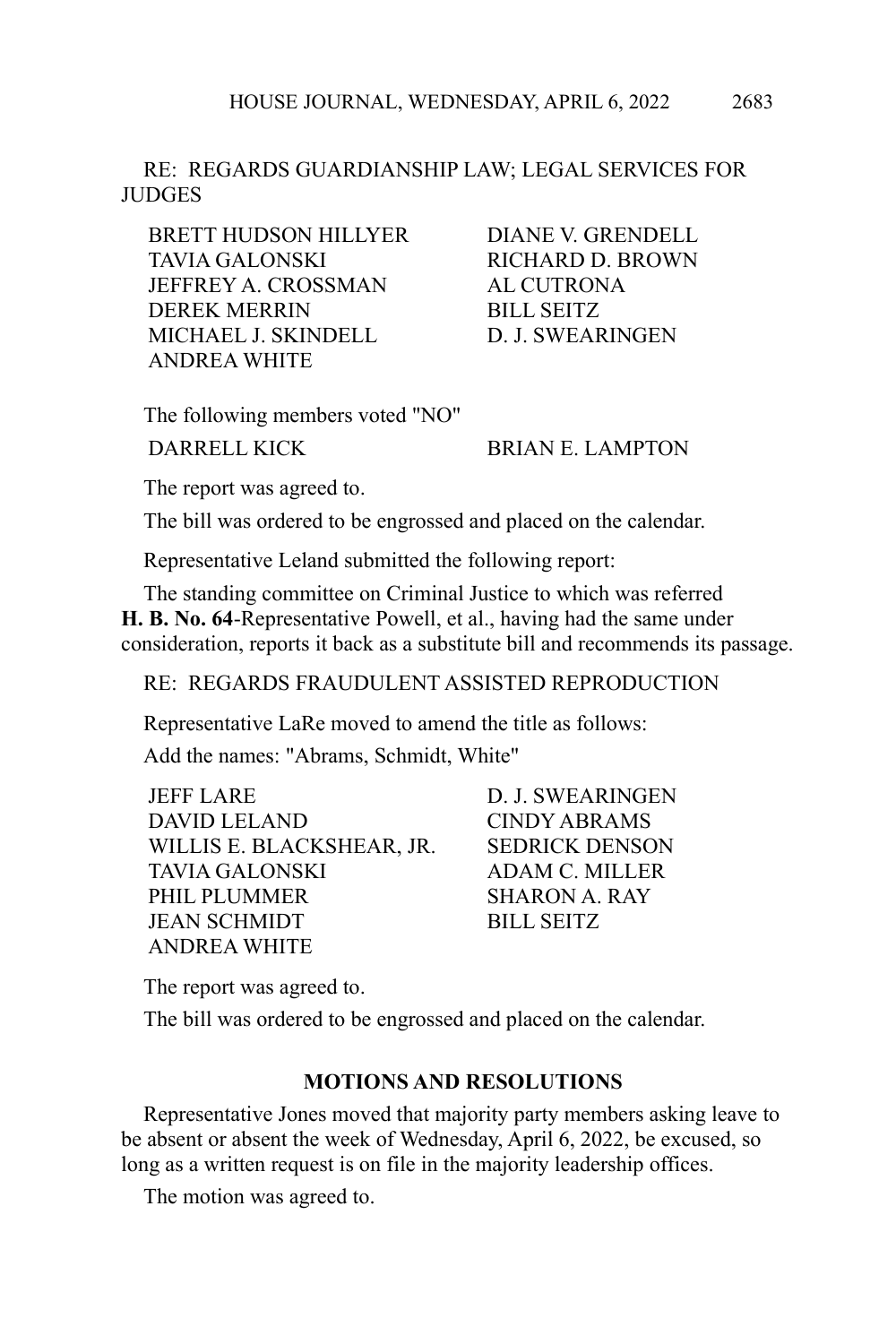Representative Miranda moved that minority party members asking leave to be absent or absent the week of Wednesday, April 6, 2022, be excused, so long as a written request is on file in the minority leadership offices.

The motion was agreed to.

## **BILLS FOR THIRD CONSIDERATION**

Representative Ginter moved that House Rule 65 be suspended and that **Sub. S. B. No. 135**-Senator Cirino, et al. be taken up for immediate consideration.

The question being, shall the motion be agreed to?

The motion was agreed to without objection.

# **Sub. S. B. No. 135**-Senator Cirino.

Cosponsors: Senators Antani, Blessing, Brenner, Hoagland, Huffman, M., Huffman, S., Johnson, McColley, Roegner, Romanchuk, Schaffer, Thomas, Yuko Representative Hall.

To amend sections 9.76, 123.01, 3313.6020, 3333.04, 3333.122, 3345.0212, 3345.21, 3345.35, 3345.481, and 5727.75 and to enact sections 3333.0418, 3333.073, 3333.126, 3333.127, 3333.168, 3345.024, 3345.028, 3345.0215, 3345.064, 3345.241, 3345.381, and 3345.461 of the Revised Code and to amend Sections 381.10 and 381.480 of H.B. 110 of the 134th General Assembly with regard to the operation of state institutions of higher education, free speech in public universities and colleges, the Second Chance Grant Program, high school career advising, apprenticeships, and energy project education relationships, and to make an appropriation, was taken up for consideration the third time.

The question being, "Shall the bill pass?"

The yeas and nays were taken and resulted – yeas 96, nays 0, as follows:

Those who voted in the affirmative were: Representatives

| Abrams       | Baldridge     | Bird       | Blackshear      |
|--------------|---------------|------------|-----------------|
| <b>Boggs</b> | Boyd          | Brent      | <b>Brinkman</b> |
| <b>Brown</b> | Callender     | Carruthers | Click           |
| Creech       | Cross         | Crossman   | Cutrona         |
| Davis        | Dean          | Denson     | Edwards         |
| Ferguson     | Fowler Arthur | Fraizer    | Galonski        |
| Ghanbari     | Ginter        | Grendell   | Gross           |
| Hall         | Hicks-Hudson  | Hillyer    | Holmes          |
| Hoops        | Humphrey      | Ingram     | Jarrells        |
| John         | Johnson       | Jones      | Jordan          |
| Kelly        | Kick          | Koehler    | Lampton         |
| Lanese       | LaRe          | Leland     | Lepore-Hagan    |
| Lightbody    | Lipps         | Liston     | Loychik         |
| Manchester   | Manning       | McClain    | Merrin          |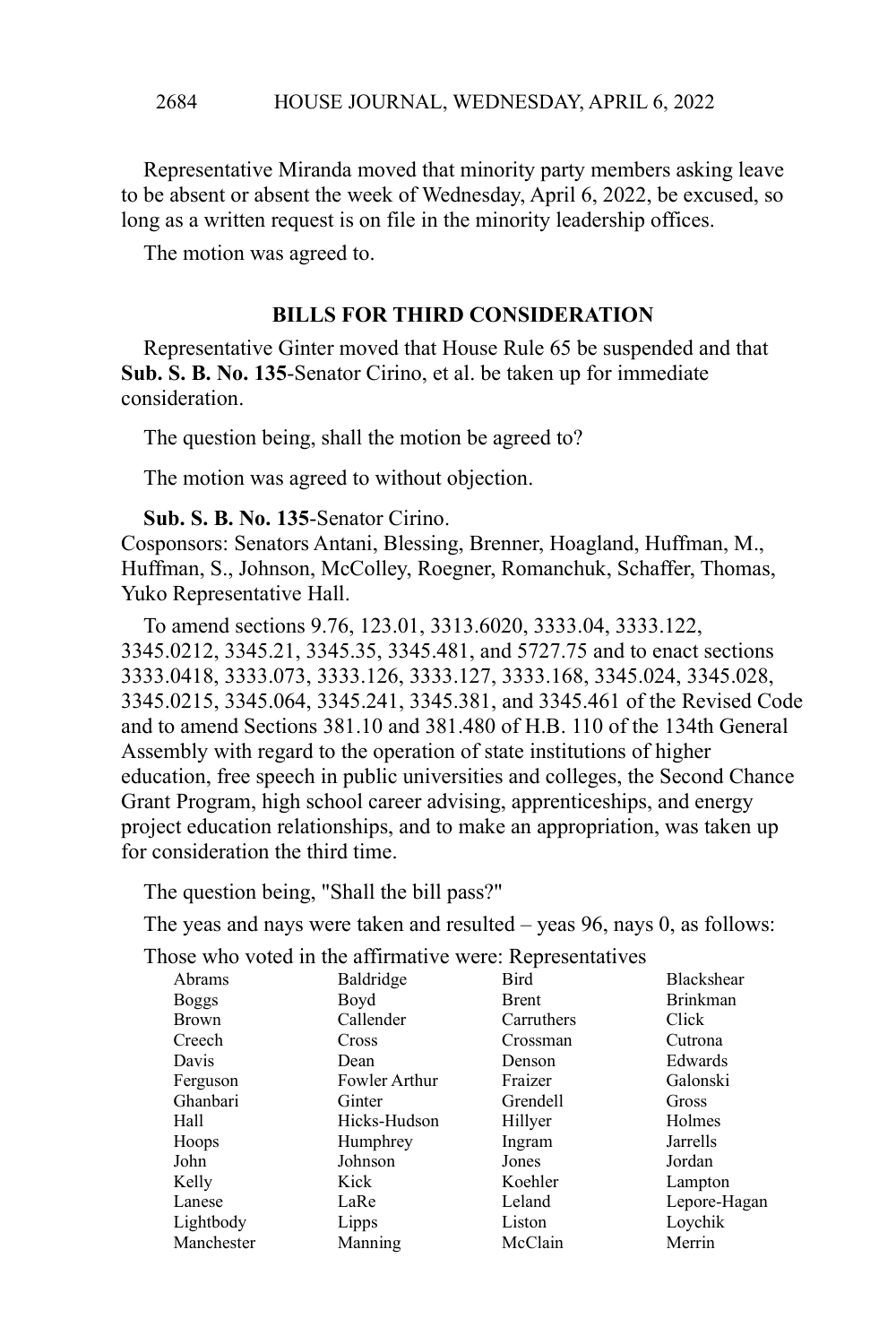| Miller, A.     | Miller, J. | Miller, K.      | Miranda        |
|----------------|------------|-----------------|----------------|
| O'Brien        | Oelslager  | Patton          | Plummer        |
| Powell         | Ray        | Richardson      | Riedel         |
| Robinson       | Roemer     | Russo           | Schmidt        |
| Seitz          | Sheehy     | Skindell        | Smith, K.      |
| Smith, M.      | Stein      | <b>Stephens</b> | <b>Stevens</b> |
| <b>Stewart</b> | Stoltzfus  | Swearingen      | Sweeney        |
| <b>Sykes</b>   | Troy       | Upchurch        | Vitale         |
| Weinstein      | West       | White           | Wiggam         |
| Wilkin         | Young, B.  | Young, T.       | $Cupp-96$      |

The bill passed.

Representative Lanese moved to amend the title as follows:

Add the names: "Abrams, Bird, Callender, Carruthers, Cross, Fraizer, Gross, Holmes, Hoops, John, Jones, Jordan, Kick, Lanese, Lightbody, Loychik, McClain, Merrin, Miller, K., Plummer, Ray, Richardson, Riedel, Sheehy, Stephens, Stevens, White, Wiggam, Young, T."

The motion was agreed to and the title so amended.

The title as amended was agreed to.

Representative Ginter moved that House Rule No. 75, pertaining to bills taken out of order, be suspended and that **Sub. S. B. No. 25-** Senator Gavarone, et al. be taken up for immediate consideration.

The question being, shall the motion be agreed to?

The motion was agreed to without objection.

**Sub. S. B. No. 25**-Senator Gavarone.

Cosponsors: Senators Manning, Fedor, Blessing, Cirino, Dolan, Hackett, Hottinger, Johnson, Reineke, Romanchuk, Rulli, Schaffer, Schuring, Thomas, Wilson, Yuko Representative Schmidt.

To amend sections 2925.01 and 2925.03 and to enact section 5.248 of the Revised Code to enhance penalties for certain drug trafficking offenses committed in the vicinity of a substance addiction services provider or a recovering addict, to designate April as "Sexual Assault Prevention Awareness Month," and to name the act's provisions the Relapse Reduction Act, was taken up for consideration the third time.

The question being, "Shall the bill pass?"

The yeas and nays were taken and resulted – yeas 86, nays 10, as follows:

Those who voted in the affirmative were: Representatives

| Baldridge       | Bird          | Blackshear |
|-----------------|---------------|------------|
| <b>Brinkman</b> | <b>Brown</b>  | Callender  |
| Click           | Creech        | Cross      |
| Cutrona         | Dean          | Denson     |
| Ferguson        | Fowler Arthur | Fraizer    |
|                 |               |            |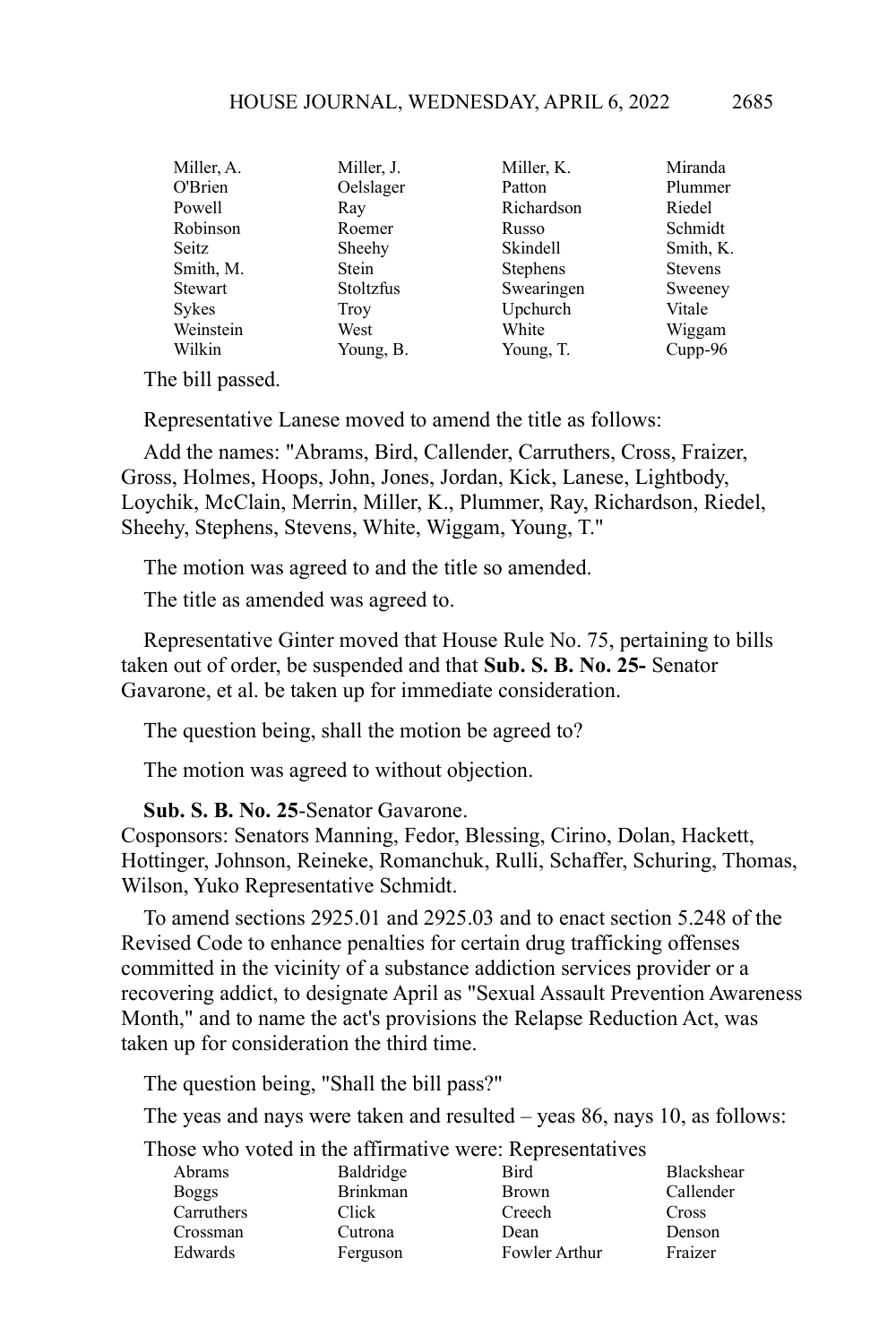| Galonski                                              | Ghanbari   | Ginter         | Grendell       |
|-------------------------------------------------------|------------|----------------|----------------|
| Gross                                                 | Hall       | Hillyer        | Holmes         |
| Hoops                                                 | John       | Johnson        | Jones          |
| Jordan                                                | Kelly      | Kick           | Koehler        |
| Lampton                                               | Lanese     | LaRe           | Leland         |
| Lightbody                                             | Lipps      | Liston         | Loychik        |
| Manchester                                            | Manning    | McClain        | Merrin         |
| Miller, A.                                            | Miller, J. | Miller, K.     | Miranda        |
| O'Brien                                               | Oelslager  | Patton         | Plummer        |
| Powell                                                | Ray        | Richardson     | Riedel         |
| Robinson                                              | Roemer     | Russo          | Schmidt        |
| Seitz                                                 | Sheehy     | Smith, K.      | Smith, M.      |
| Stein                                                 | Stephens   | <b>Stevens</b> | <b>Stewart</b> |
| Stoltzfus                                             | Swearingen | Sweeney        | <b>Sykes</b>   |
| Troy                                                  | Vitale     | Weinstein      | West           |
| White                                                 | Wiggam     | Wilkin         | Young, B.      |
| Young, T.                                             |            |                | $Cupp-86$      |
| Those who voted in the negative were: Representatives |            |                |                |
| Boyd                                                  | Brent      | Davis          | Hicks-Hudson   |
| Humphrey                                              | Ingram     | Jarrells       | Lepore-Hagan   |
| Skindell                                              |            |                | Upchurch- $10$ |
| The hill nassed                                       |            |                |                |

The bill passed.

Representative LaRe moved to amend the title as follows:

Add the names: "Abrams, Bird, Brown, Carruthers, Click, Fraizer, Galonski, Ghanbari, Ginter, John, Johnson, Jones, Lampton, Lanese, LaRe, Leland, Miller, A., Miller, J., Miller, K., O'Brien, Patton, Plummer, Richardson, Smith, K., Swearingen, Wiggam, Wilkin, Young, T., Speaker Cupp."

The motion was agreed to and the title so amended.

The title as amended was agreed to.

**Sub. H. B. No. 476**-Representatives Bird, Lightbody. Cosponsors: Representatives Schmidt, White, Johnson, Miller, J., Stewart, Weinstein, Sheehy, Boggs, Ingram, Miller, A., Lepore-Hagan, West.

To amend sections 5.27, 4723.28, 4730.25, and 4731.22 and to enact sections 3701.25 and 3701.251 of the Revised Code to establish a Parkinson's disease registry and to change the observance of "Parkinson's Disease Awareness Month" from September to April, was taken up for consideration the third time.

The question being, "Shall the bill pass?"

2686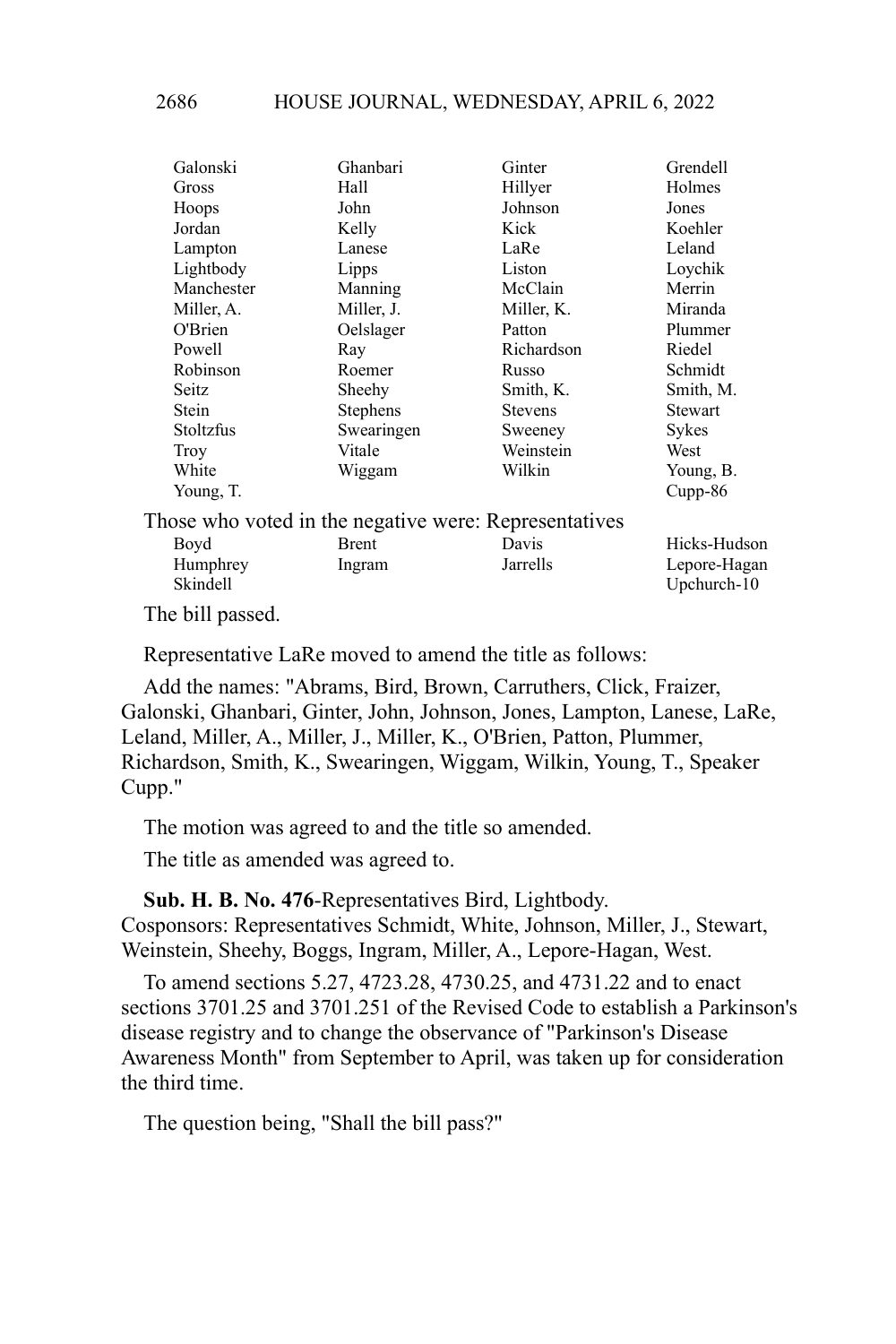| Those who voted in the affirmative were: Representatives |               |                 |                 |
|----------------------------------------------------------|---------------|-----------------|-----------------|
| <b>A</b> brams                                           | Baldridge     | Bird            | Blackshear      |
| <b>Boggs</b>                                             | Boyd          | <b>Brent</b>    | <b>Brinkman</b> |
| <b>Brown</b>                                             | Callender     | Carruthers      | Click           |
| Creech                                                   | Cross         | Crossman        | Cutrona         |
| Davis                                                    | Dean          | Denson          | Edwards         |
| Ferguson                                                 | Fowler Arthur | Fraizer         | Galonski        |
| Ghanbari                                                 | Ginter        | Grendell        | Gross           |
| Hall                                                     | Hicks-Hudson  | Hillyer         | <b>Holmes</b>   |
| Hoops                                                    | Humphrey      | Ingram          | Jarrells        |
| John                                                     | Johnson       | Jones           | Jordan          |
| Kelly                                                    | Kick          | Koehler         | Lampton         |
| Lanese                                                   | LaRe          | Leland          | Lepore-Hagan    |
| Lightbody                                                | Lipps         | Liston          | Loychik         |
| Manchester                                               | Manning       | McClain         | Merrin          |
| Miller, A.                                               | Miller, J.    | Miller, K.      | Miranda         |
| O'Brien                                                  | Oelslager     | Patton          | Plummer         |
| Powell                                                   | Ray           | Richardson      | Riedel          |
| Robinson                                                 | Roemer        | Russo           | Schmidt         |
| <b>Seitz</b>                                             | Sheehy        | Skindell        | Smith, K.       |
| Smith, M.                                                | Stein         | <b>Stephens</b> | <b>Stevens</b>  |
| <b>Stewart</b>                                           | Stoltzfus     | Swearingen      | Sweeney         |
| Sykes                                                    | Troy          | Upchurch        | Weinstein       |
| West                                                     | White         | Wiggam          | Wilkin          |
| Young, B.                                                | Young, T.     |                 | $Cupp-95$       |

The yeas and nays were taken and resulted – yeas 95, nays 1, as follows:

Representative Vitale voted in the negative-1.

The bill passed.

Representative Bird moved to amend the title as follows:

Add the names: "Abrams, Baldridge, Blackshear, Boyd, Brent, Brown, Callender, Carruthers, Click, Cross, Crossman, Cutrona, Davis, Fraizer, Galonski, Ghanbari, Ginter, Grendell, Gross, Hall, Hicks-Hudson, Hoops, Humphrey, Jarrells, John, Jones, Kick, Lanese, Leland, Lipps, Liston, Loychik, Manning, Miranda, O'Brien, Oelslager, Patton, Plummer, Ray, Richardson, Riedel, Russo, Skindell, Smith, K., Troy, Upchurch, Wilkin, Young, T., Speaker Cupp."

The motion was agreed to and the title so amended.

The title as amended was agreed to.

**H. B. No. 504**-Representatives Carfagna, Johnson. Cosponsors: Representatives Weinstein, Click, Hillyer, Hall, White, Bird, Seitz, Ginter, Stewart, John, Kick, Zeltwanger, Stoltzfus, McClain, Abrams, Plummer, Fowler Arthur, Miller, A.

To amend section 2917.12 of the Revised Code to increase the penalty for "disturbing a lawful meeting" when committed with the intent to disturb or disquiet an assemblage for religious worship or to prevent, disrupt, or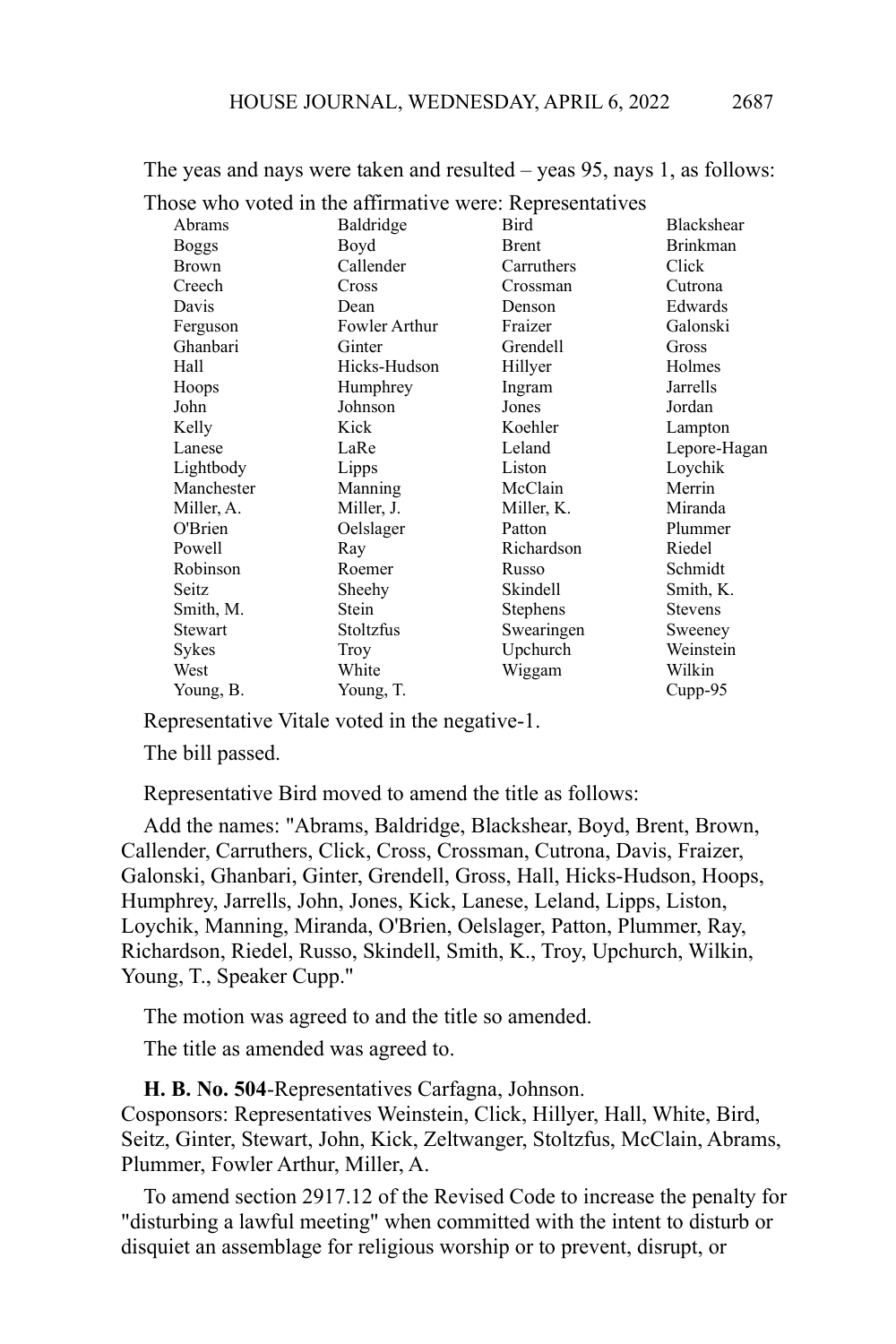#### HOUSE JOURNAL, WEDNESDAY, APRIL 6, 2022 2688

interfere with a virtual meeting or gathering for religious worship, was taken up for consideration the third time.

The question being, "Shall the bill pass?"

The yeas and nays were taken and resulted – yeas 95, nays 1, as follows:

Those who voted in the affirmative were: Representatives

| Abrams       | Baldridge     | Bird            | Blackshear      |
|--------------|---------------|-----------------|-----------------|
| <b>Boggs</b> | Boyd          | Brent           | <b>Brinkman</b> |
| <b>Brown</b> | Callender     | Carruthers      | Click           |
| Creech       | Cross         | Crossman        | Cutrona         |
| Davis        | Dean          | Denson          | Edwards         |
| Ferguson     | Fowler Arthur | Fraizer         | Galonski        |
| Ghanbari     | Ginter        | Grendell        | Gross           |
| Hall         | Hicks-Hudson  | Hillyer         | Holmes          |
| Hoops        | Humphrey      | Ingram          | Jarrells        |
| John         | Johnson       | Jones           | Jordan          |
| Kelly        | Kick          | Koehler         | Lampton         |
| Lanese       | LaRe          | Leland          | Lepore-Hagan    |
| Lightbody    | Lipps         | Liston          | Loychik         |
| Manchester   | Manning       | McClain         | Merrin          |
| Miller, A.   | Miller, J.    | Miller, K.      | Miranda         |
| O'Brien      | Oelslager     | Patton          | Plummer         |
| Powell       | Ray           | Richardson      | Riedel          |
| Robinson     | Roemer        | Russo           | Schmidt         |
| Seitz        | Sheehy        | Skindell        | Smith, K.       |
| Smith, M.    | Stein         | <b>Stephens</b> | <b>Stevens</b>  |
| Stewart      | Stoltzfus     | Swearingen      | Sweeney         |
| Sykes        | Troy          | Upchurch        | Weinstein       |
| West         | White         | Wiggam          | Wilkin          |
| Young, B.    | Young, T.     |                 | $Cupp-95$       |

Representative Vitale voted in the negative-1.

The bill passed.

Representative Johnson moved to amend the title as follows:

Add the names: "Baldridge, Blackshear, Boyd, Carruthers, Cross, Crossman, Cutrona, Denson, Fraizer, Galonski, Ghanbari, Grendell, Gross, Hicks-Hudson, Holmes, Hoops, Jarrells, Jones, Jordan, Koehler, Lampton, Lanese, LaRe, Lepore-Hagan, Lightbody, Loychik, Manning, Miller, J., Miller, K., O'Brien, Oelslager, Patton, Ray, Richardson, Riedel, Roemer, Schmidt, Sheehy, Smith, M., Stein, Stephens, Stevens, Swearingen, Troy, Upchurch, West, Wiggam, Wilkin, Young, T., Speaker Cupp."

The motion was agreed to and the title so amended.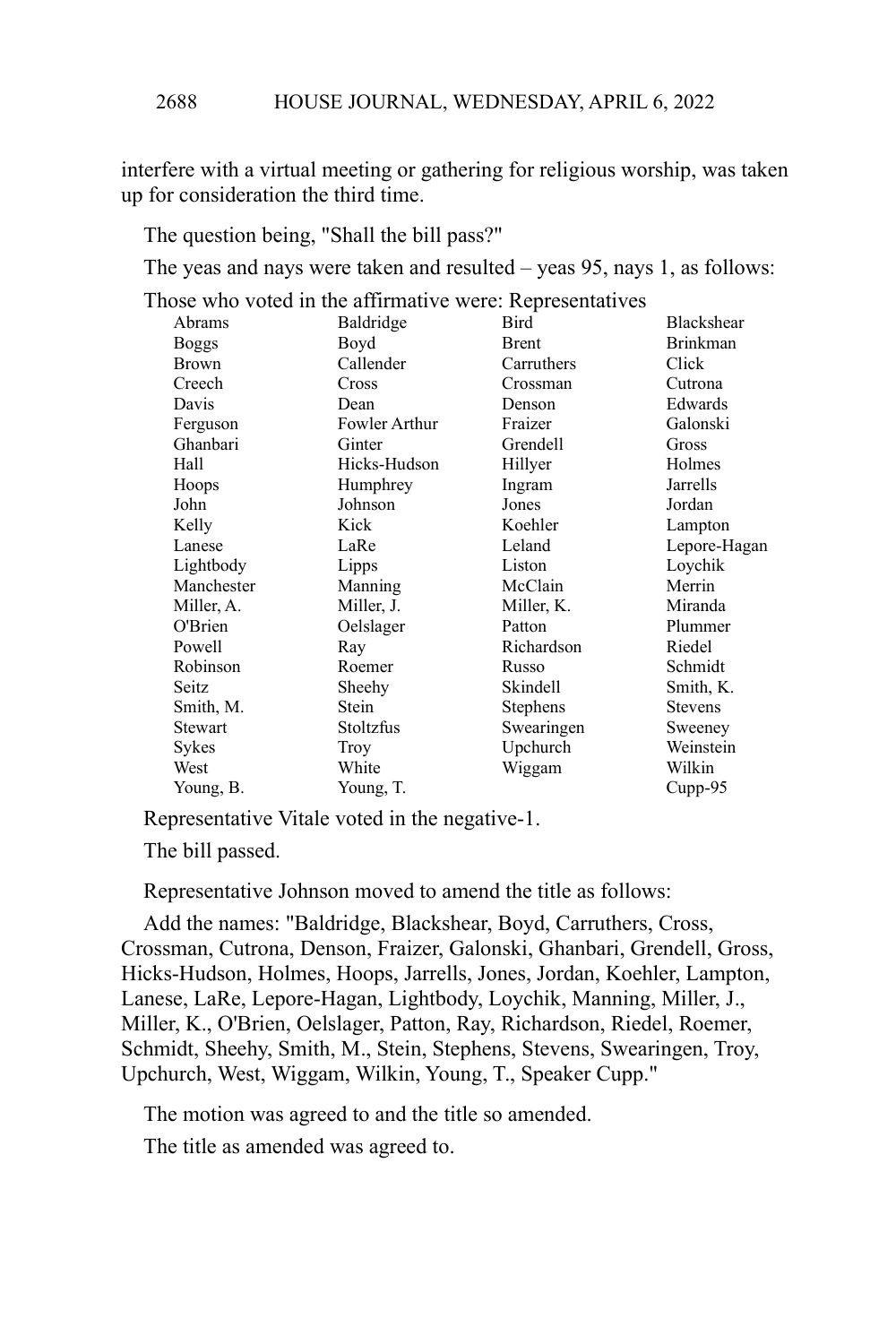**Sub. H. B. No. 507**-Representative Koehler.

Cosponsors: Representatives Stoltzfus, Lipps, Fowler Arthur, Manning, Brent, Jones, Miller, J.

To amend sections 913.04, 913.28, 915.01, 915.03, 915.14, 915.18, 915.20, 925.21, 925.62, 3715.041, 3715.07, 3715.27, 3715.33, 3715.36, and 3715.99; to amend, for the purpose of adopting a new section number as indicated in parentheses, section 3715.36 (3715.34); and to repeal sections 913.27, 915.04, 915.05, 915.06, 915.07, 915.08, 915.19, 915.21, 925.26, 925.27, 925.28, 925.52, 925.56, 925.61, 3715.14, 3715.15, 3715.16, 3715.17, 3715.18, 3715.19, 3715.20, 3715.34, 3715.35, and 3715.37 of the Revised Code to revise specified provisions of agriculture law, was taken up for consideration the third time.

The question being, "Shall the bill pass?"

The yeas and nays were taken and resulted – yeas 96, nays 0, as follows:

Those who voted in the affirmative were: Representatives

| Abrams     | Baldridge     | Bird            | Blackshear      |
|------------|---------------|-----------------|-----------------|
| Boggs      | Boyd          | Brent           | <b>Brinkman</b> |
| Brown      | Callender     | Carruthers      | Click           |
| Creech     | Cross         | Crossman        | Cutrona         |
| Davis      | Dean          | Denson          | Edwards         |
| Ferguson   | Fowler Arthur | Fraizer         | Galonski        |
| Ghanbari   | Ginter        | Grendell        | Gross           |
| Hall       | Hicks-Hudson  | Hillyer         | Holmes          |
| Hoops      | Humphrey      | Ingram          | Jarrells        |
| John       | Johnson       | Jones           | Jordan          |
| Kelly      | Kick          | Koehler         | Lampton         |
| Lanese     | LaRe          | Leland          | Lepore-Hagan    |
| Lightbody  | Lipps         | Liston          | Loychik         |
| Manchester | Manning       | McClain         | Merrin          |
| Miller, A. | Miller, J.    | Miller, K.      | Miranda         |
| O'Brien    | Oelslager     | Patton          | Plummer         |
| Powell     | Ray           | Richardson      | Riedel          |
| Robinson   | Roemer        | Russo           | Schmidt         |
| Seitz      | Sheehy        | Skindell        | Smith, K.       |
| Smith, M.  | Stein         | <b>Stephens</b> | <b>Stevens</b>  |
| Stewart    | Stoltzfus     | Swearingen      | Sweeney         |
| Sykes      | Troy          | Upchurch        | Vitale          |
| Weinstein  | West          | White           | Wiggam          |
| Wilkin     | Young, B.     | Young, T.       | Cupp-96         |

The bill passed.

Representative Koehler moved to amend the title as follows:

Add the names: "Abrams, Boyd, Carruthers, Cross, Crossman, Fraizer, Galonski, Hicks-Hudson, Holmes, Hoops, Humphrey, Jarrells, Kick, Lanese, Lepore-Hagan, Lightbody, Miller, A., Miller, K., O'Brien, Patton, Russo, Sheehy, Smith, K., Stevens, West, Wiggam."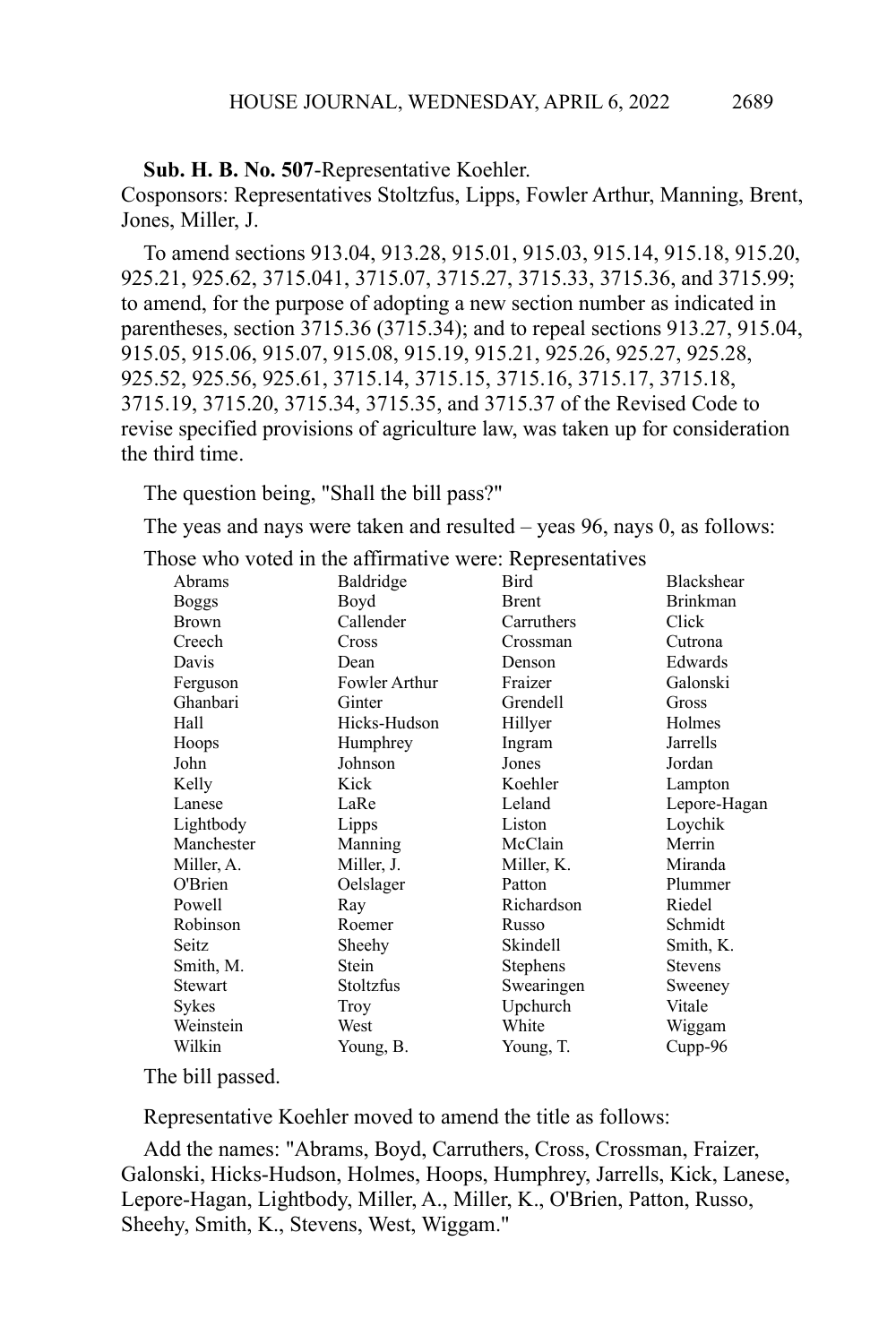The motion was agreed to and the title so amended.

The title as amended was agreed to.

**H. B. No. 530**-Representative Lampton.

Cosponsors: Representatives Seitz, Hillyer, Carfagna, White.

To amend sections 3956.01, 3956.03, 3956.04, 3956.06, 3956.07, 3956.08, 3956.09, 3956.10, 3956.11, 3956.12, 3956.13, 3956.16, 3956.18, and 3956.20; to enact new section 3956.19; and to repeal section 3956.19 of the Revised Code to amend the law governing the Ohio Life and Health Insurance Guaranty Association, was taken up for consideration the third time.

The question being, "Shall the bill pass?"

The yeas and nays were taken and resulted – yeas 96, nays 0, as follows:

Those who voted in the affirmative were: Representatives

| Abrams       | Baldridge     | Bird            | Blackshear      |
|--------------|---------------|-----------------|-----------------|
| Boggs        | Boyd          | Brent           | <b>Brinkman</b> |
| <b>Brown</b> | Callender     | Carruthers      | Click           |
| Creech       | Cross         | Crossman        | Cutrona         |
| Davis        | Dean          | Denson          | Edwards         |
| Ferguson     | Fowler Arthur | Fraizer         | Galonski        |
| Ghanbari     | Ginter        | Grendell        | Gross           |
| Hall         | Hicks-Hudson  | Hillyer         | Holmes          |
| Hoops        | Humphrey      | Ingram          | Jarrells        |
| John         | Johnson       | Jones           | Jordan          |
| Kelly        | Kick          | Koehler         | Lampton         |
| Lanese       | LaRe          | Leland          | Lepore-Hagan    |
| Lightbody    | Lipps         | Liston          | Loychik         |
| Manchester   | Manning       | McClain         | Merrin          |
| Miller, A.   | Miller, J.    | Miller, K.      | Miranda         |
| O'Brien      | Oelslager     | Patton          | Plummer         |
| Powell       | Ray           | Richardson      | Riedel          |
| Robinson     | Roemer        | Russo           | Schmidt         |
| Seitz        | Sheehy        | Skindell        | Smith, K.       |
| Smith, M.    | Stein         | <b>Stephens</b> | <b>Stevens</b>  |
| Stewart      | Stoltzfus     | Swearingen      | Sweeney         |
| Sykes        | Troy          | Upchurch        | Vitale          |
| Weinstein    | West          | White           | Wiggam          |
| Wilkin       | Young, B.     | Young, T.       | Cupp-96         |
|              |               |                 |                 |

The bill passed.

Representative Lampton moved to amend the title as follows:

Add the names: "Carruthers, Fraizer, Galonski, Ginter, Lanese, LaRe, Miller, J., Ray, Riedel."

The motion was agreed to and the title so amended.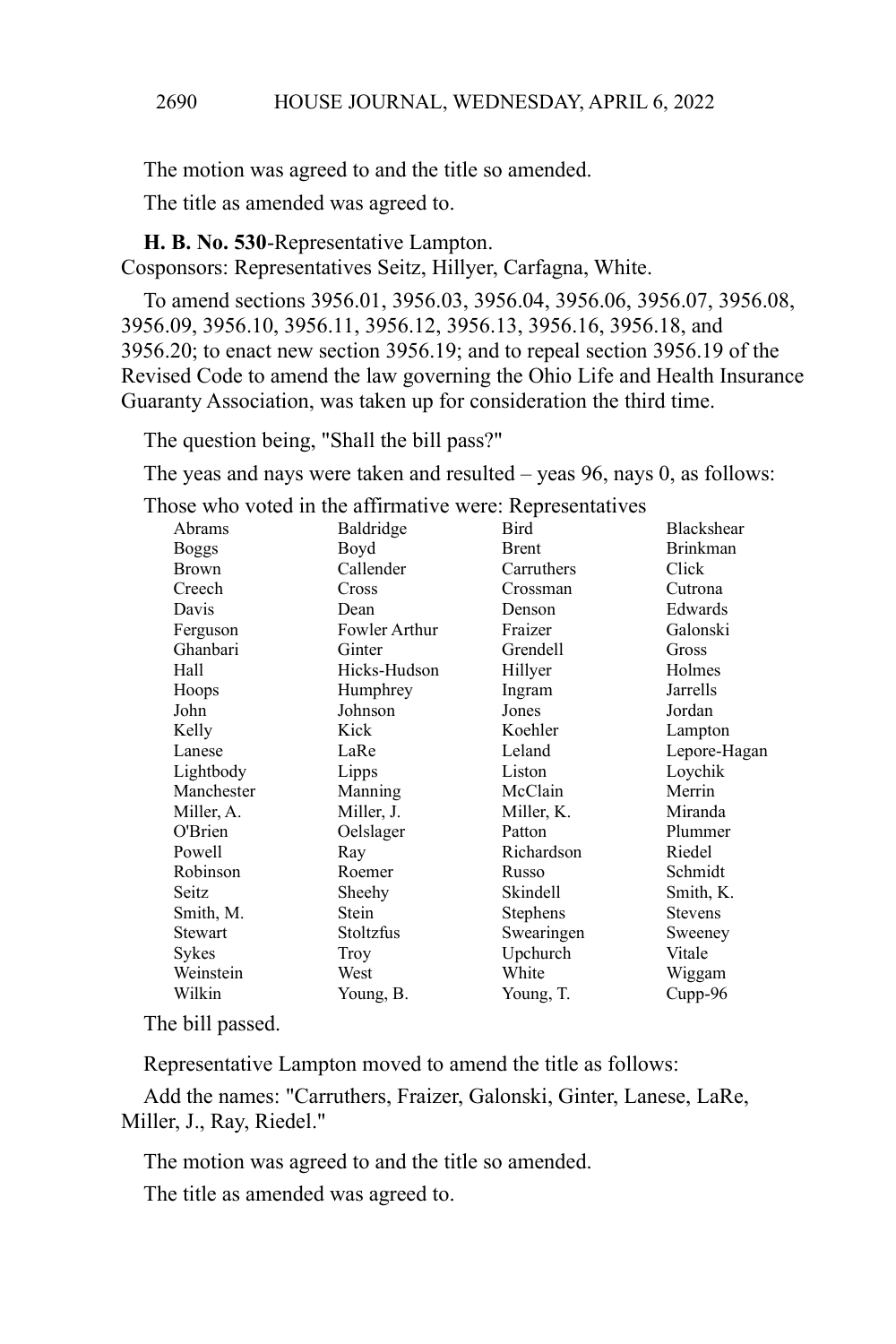**Sub. H. B. No. 558**-Representatives Roemer, Jordan. Cosponsors: Representatives Brinkman, Click, Gross, Hall, Lanese, Richardson, Seitz, Wiggam, Bird, Ginter, West.

To amend sections 3715.87, 3715.871, 3715.872, 3715.873, and 4729.54 of the Revised Code to modify the laws governing the drug repository program for donated prescription drugs and to make temporary changes regarding certificates of need, was taken up for consideration the third time.

The question being, "Shall the bill pass?"

The yeas and nays were taken and resulted – yeas 96, nays 0, as follows:

| Those who voted in the affirmative were: Representatives |
|----------------------------------------------------------|
|----------------------------------------------------------|

|              | $\ldots$      |              |                   |
|--------------|---------------|--------------|-------------------|
| Abrams       | Baldridge     | Bird         | <b>Blackshear</b> |
| Boggs        | Boyd          | <b>Brent</b> | <b>Brinkman</b>   |
| <b>Brown</b> | Callender     | Carruthers   | Click             |
| Creech       | Cross         | Crossman     | Cutrona           |
| Davis        | Dean          | Denson       | Edwards           |
| Ferguson     | Fowler Arthur | Fraizer      | Galonski          |
| Ghanbari     | Ginter        | Grendell     | Gross             |
| Hall         | Hicks-Hudson  | Hillyer      | Holmes            |
| Hoops        | Humphrey      | Ingram       | Jarrells          |
| John         | Johnson       | Jones        | Jordan            |
| Kelly        | Kick          | Koehler      | Lampton           |
| Lanese       | LaRe          | Leland       | Lepore-Hagan      |
| Lightbody    | Lipps         | Liston       | Lovchik           |
| Manchester   | Manning       | McClain      | Merrin            |
| Miller, A.   | Miller, J.    | Miller, K.   | Miranda           |
| O'Brien      | Oelslager     | Patton       | Plummer           |
| Powell       | Ray           | Richardson   | Riedel            |
| Robinson     | Roemer        | Russo        | Schmidt           |
| Seitz        | Sheehy        | Skindell     | Smith, K.         |
| Smith, M.    | Stein         | Stephens     | <b>Stevens</b>    |
| Stewart      | Stoltzfus     | Swearingen   | Sweeney           |
| Sykes        | Troy          | Upchurch     | Vitale            |
| Weinstein    | West          | White        | Wiggam            |
| Wilkin       | Young, B.     | Young, T.    | Cupp-96           |
|              |               |              |                   |

The bill passed.

Representative Roemer moved to amend the title as follows:

Add the names: "Abrams, Boyd, Carruthers, Creech, Crossman, Cutrona, Davis, Denson, Fraizer, Galonski, Ghanbari, Grendell, Hicks-Hudson, Holmes, John, Jones, Kick, Lampton, Leland, Lepore-Hagan, Lightbody, Lipps, Liston, Manning, McClain, Miller, A., Miller, J., O'Brien, Oelslager, Patton, Plummer, Ray, Riedel, Russo, Smith, K., Smith, M., Stein, Stephens, Stewart, Sweeney, Upchurch, White, Wilkin, Young, T., Speaker Cupp."

The motion was agreed to and the title so amended.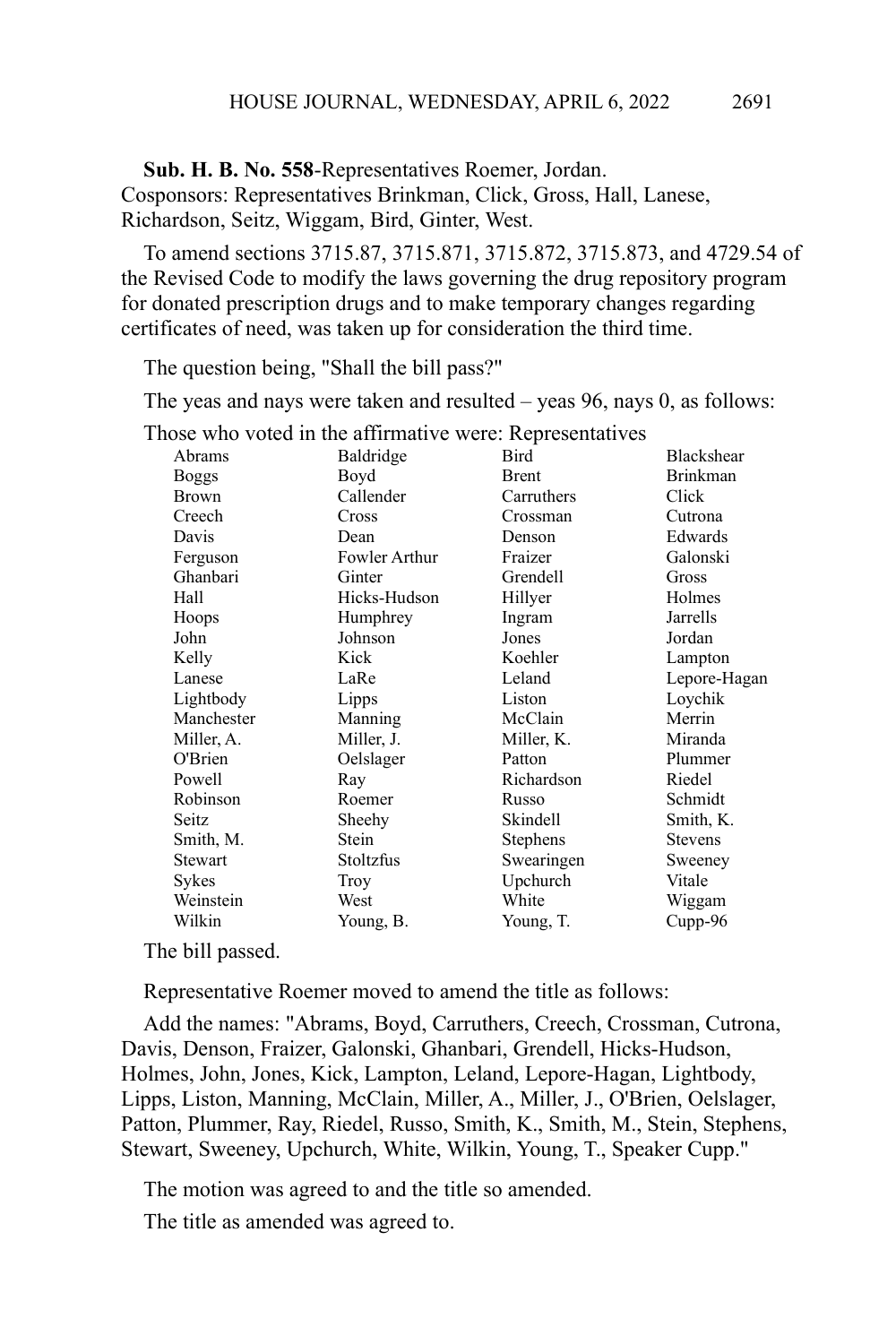#### HOUSE JOURNAL, WEDNESDAY, APRIL 6, 2022 2692

**Sub. S. B. No. 15**-Senator Wilson.

Cosponsors: Senators Brenner, Schuring, Blessing, Cirino, Craig, Fedor, Gavarone, Hackett, Huffman, S., Lang, O'Brien, Peterson, Roegner, Schaffer, Sykes, Yuko.

To enact sections 301.221, 319.41, 321.50, 507.14, 733.82, 3354.101, 3357.101, 3358.061, 3375.361, and 6119.61 of the Revised Code to change the circumstances in which certain fiscal officers may be held liable for a loss of public funds, was taken up for consideration the third time.

The question being, "Shall the bill pass?"

The yeas and nays were taken and resulted – yeas 96, nays 0, as follows:

Those who voted in the affirmative were: Representatives

| Abrams       | Baldridge     | Bird            | <b>Blackshear</b> |
|--------------|---------------|-----------------|-------------------|
| Boggs        | Boyd          | <b>Brent</b>    | <b>Brinkman</b>   |
| <b>Brown</b> | Callender     | Carruthers      | Click             |
| Creech       | Cross         | Crossman        | Cutrona           |
| Davis        | Dean          | Denson          | Edwards           |
| Ferguson     | Fowler Arthur | Fraizer         | Galonski          |
| Ghanbari     | Ginter        | Grendell        | Gross             |
| Hall         | Hicks-Hudson  | Hillyer         | Holmes            |
| Hoops        | Humphrey      | Ingram          | Jarrells          |
| John         | Johnson       | Jones           | Jordan            |
| Kelly        | Kick          | Koehler         | Lampton           |
| Lanese       | LaRe          | Leland          | Lepore-Hagan      |
| Lightbody    | Lipps         | Liston          | Loychik           |
| Manchester   | Manning       | McClain         | Merrin            |
| Miller, A.   | Miller, J.    | Miller, K.      | Miranda           |
| O'Brien      | Oelslager     | Patton          | Plummer           |
| Powell       | Ray           | Richardson      | Riedel            |
| Robinson     | Roemer        | Russo           | Schmidt           |
| Seitz        | Sheehy        | Skindell        | Smith, K.         |
| Smith, M.    | Stein         | <b>Stephens</b> | <b>Stevens</b>    |
| Stewart      | Stoltzfus     | Swearingen      | Sweeney           |
| Sykes        | Troy          | Upchurch        | Vitale            |
| Weinstein    | West          | White           | Wiggam            |
| Wilkin       | Young, B.     | Young, T.       | Cupp-96           |
|              |               |                 |                   |

The bill passed.

Representative Wiggam moved to amend the title as follows:

Add the names: "Abrams, Carruthers, Galonski, Grendell, Hillyer, John, Johnson, Jones, Kick, McClain, Patton, Seitz, Sheehy, Stephens, Swearingen, Wiggam, Young, T."

The motion was agreed to and the title so amended.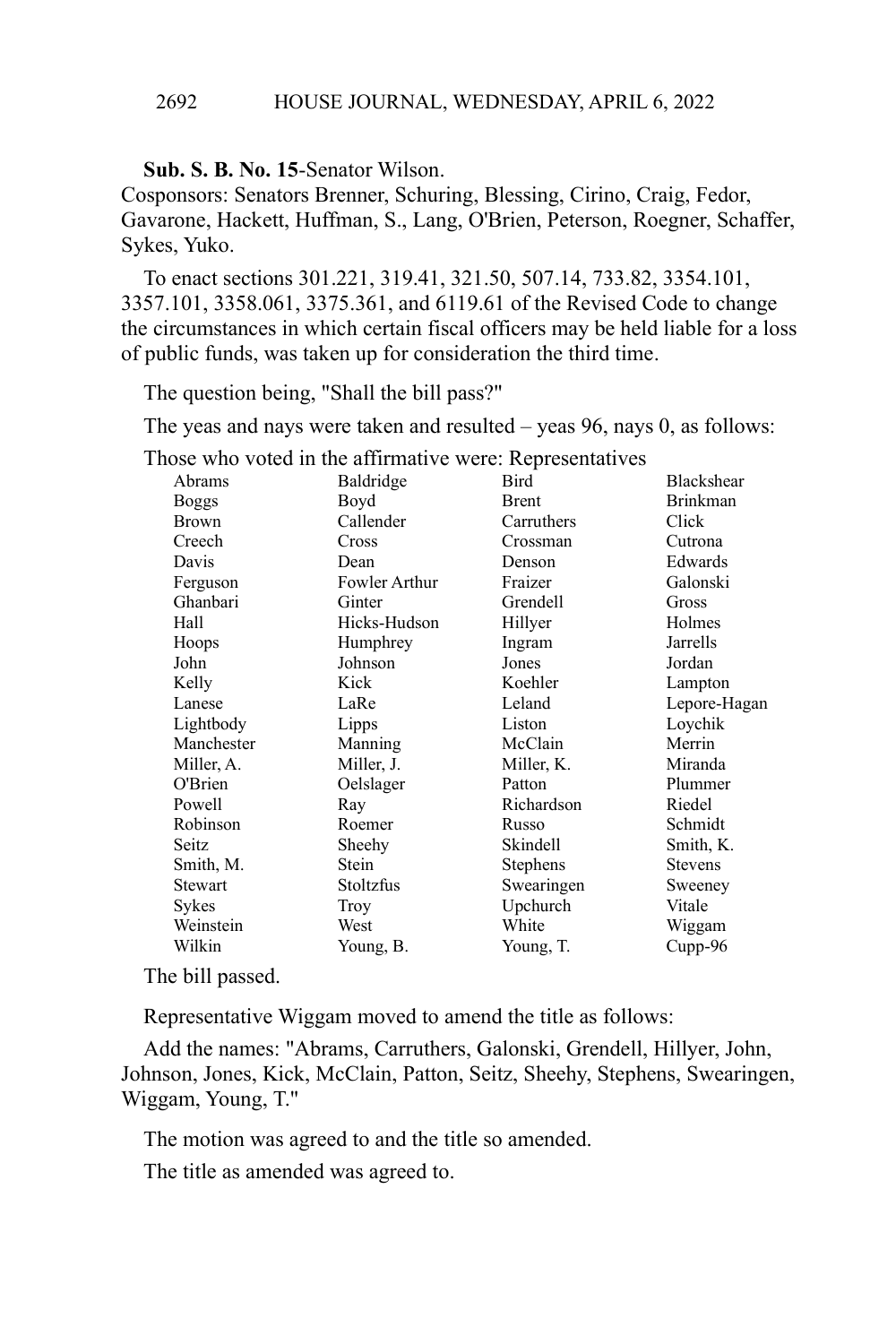### Message from the Senate

Mr. Speaker:

I am directed to inform the House of Representatives that the Senate has concurred in the passage of the following bill:

## **Am. Sub. H. B. No. 95** - Representatives Manchester, Lightbody

Cosponsors: Representatives Cross, Bird, Koehler, Russo, Brent, Riedel, Lanese, LaRe, Lipps, Kick, Troy, Miller, J., Weinstein, Galonski, Carfagna, Loychik, Stoltzfus, Fowler Arthur, Stephens, Ingram, Stein, Miller, A., Creech, Baldridge, Jones, O'Brien, Blackshear, Boggs, Boyd, Click, Crawley, Crossman, Denson, Ghanbari, Ginter, Hall, Hicks-Hudson, Hillyer, Hoops, Jarrells, John, Johnson, Lampton, Leland, Lepore-Hagan, Liston, McClain, Miller, K., Oelslager, Pavliga, Plummer, Robinson, Roemer, Schmidt, Sobecki, Stewart, Sweeney, Upchurch, West, White, Wiggam, Young, B., Young, T., Speaker Cupp Senators Antonio, Blessing, Brenner, Cirino, Craig, Dolan, Gavarone, Hackett, Hottinger, Huffman, S., Kunze, Maharath, Manning, Reineke, Roegner, Rulli, Schaffer, Schuring, Thomas, Yuko

To amend sections 4517.22, 5709.911, and 5747.98 and to enact sections 901.61, 5709.916, and 5747.77 of the Revised Code to temporarily allow income tax credits for beginning farmers who participate in a financial management program and for businesses that sell or rent agricultural land, livestock, facilities, or equipment to beginning farmers, to modify the law governing certain tax increment financing arrangements, to alter the types of vehicles that may be purchased at a motor vehicle show, permit, for a limited time, the abatement of unpaid taxes, penalties, and interest for certain municipal property, and to make an appropriation.

As a substitute bill with the following additional amendments, in which the concurrence of the House is requested.

In line 12 of the title, delete "and"

In line 14 of the title, after "property" insert ", and to make an appropriation"

After line 666, insert:

"Section 4. All items in this act are hereby appropriated as designated out of any moneys in the state treasury to the credit of the designated fund. For all operating appropriations made in this act, those in the first column are for fiscal year 2022 and those in the second column are for fiscal year 2023. The operating appropriations made in this act are in addition to any other operating appropriations made for the FY 2022-FY 2023 biennium.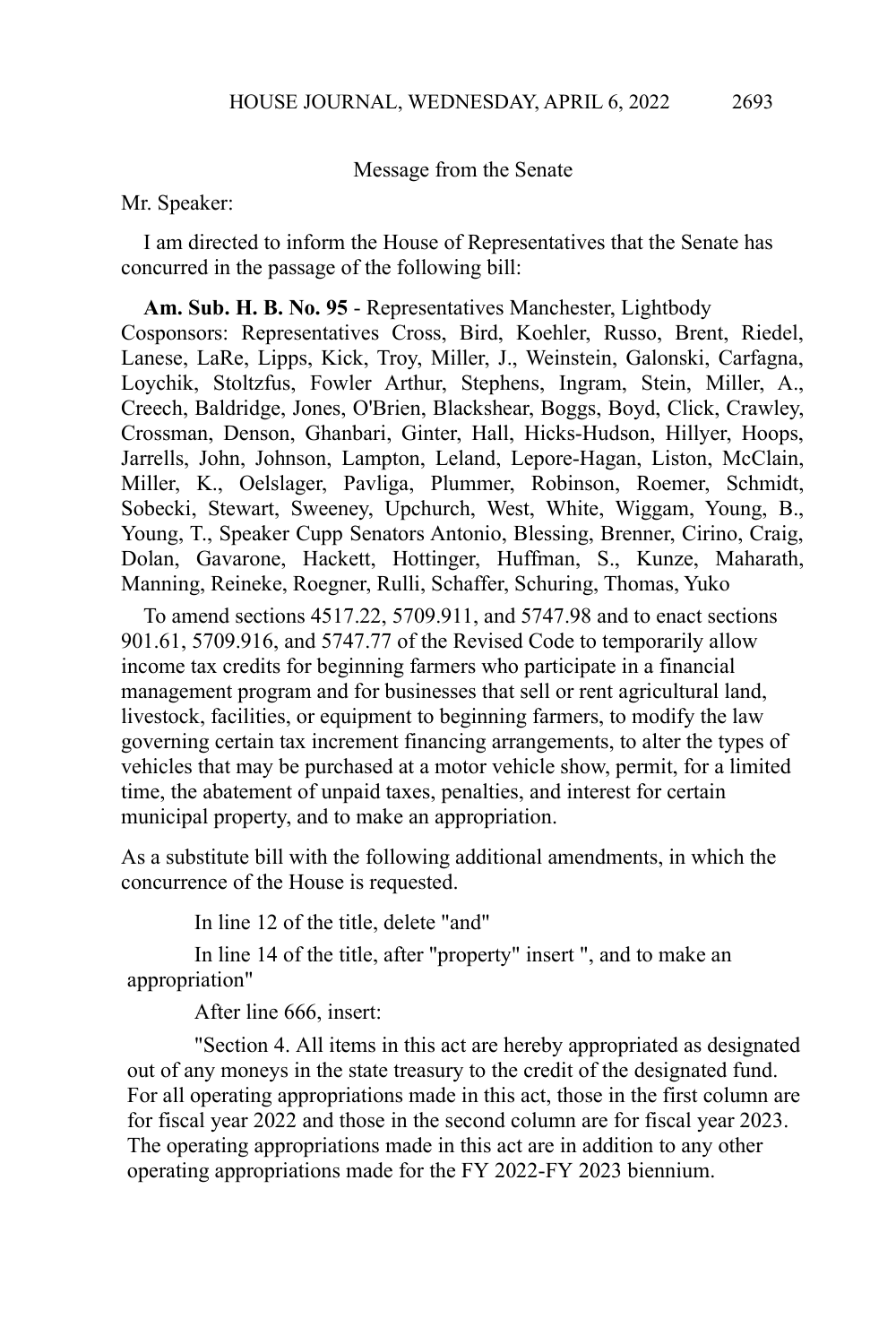|   | ムリフキ |                    | HOUSE JOURNAL, WEDNESDAT, AT RIL 0, 2022 |                |     |
|---|------|--------------------|------------------------------------------|----------------|-----|
|   | 1    | 2                  | 3                                        | $\overline{4}$ | 5   |
| A |      |                    | EDU DEPARTMENT OF EDUCATION              |                |     |
| В |      | Federal Fund Group |                                          |                |     |
| C | 3L60 | 200617             | Federal School Lunch                     | \$338,000,000  | \$0 |
| D |      |                    | <b>TOTAL FED Federal Fund Group</b>      | \$338,000,000  | \$0 |
| E |      |                    | <b>TOTAL ALL BUDGET FUND GROUPS</b>      | \$338,000,000  | \$0 |

HOUSE JOURNAL, WEDNESDAY, APRIL 6, 2022

Section 5. Within the limits set forth in this act, the Director of Budget and Management shall establish accounts indicating the source and amount of funds for each appropriation made in this act, and shall determine the form and manner in which appropriation accounts shall be maintained. Expenditures from operating appropriations contained in this act shall be accounted for as though made in H.B. 110 of the 134th General Assembly. The operating appropriations made in this act are subject to all provisions of H.B. 110 of the 134th General Assembly that are generally applicable to such appropriations."

In line 667, delete "4" and insert "6"

In line 716, delete "5" and insert "7"

 $2604$ 

Attest: Vincent L. Keeran, Clerk.

Representative Ginter moved that the Senate amendments to **Am. Sub. H. B. No. 95-**Representatives Manchester, Lightbody, et al., be taken up for immediate consideration.

The motion was agreed to without objection.

The Senate amendments to **Am. Sub. H. B. No. 95**-Representatives Manchester, Lightbody, et al., were taken up for consideration.

**Am. Sub. H. B. No. 95 -** Representatives Manchester, Lightbody. Cosponsors: Representatives Cross, Bird, Koehler, Russo, Brent, Riedel, Lanese, LaRe, Lipps, Kick, Troy, Miller, J., Weinstein, Galonski, Carfagna, Loychik, Stoltzfus, Fowler Arthur, Stephens, Ingram, Stein, Miller, A., Creech, Baldridge, Jones, O'Brien, Blackshear, Boggs, Boyd, Click, Crawley, Crossman, Denson, Ghanbari, Ginter, Hall, Hicks-Hudson, Hillyer, Hoops, Jarrells, John, Johnson, Lampton, Leland, Lepore-Hagan, Liston, McClain, Miller, K., Oelslager, Pavliga, Plummer, Robinson, Roemer, Schmidt,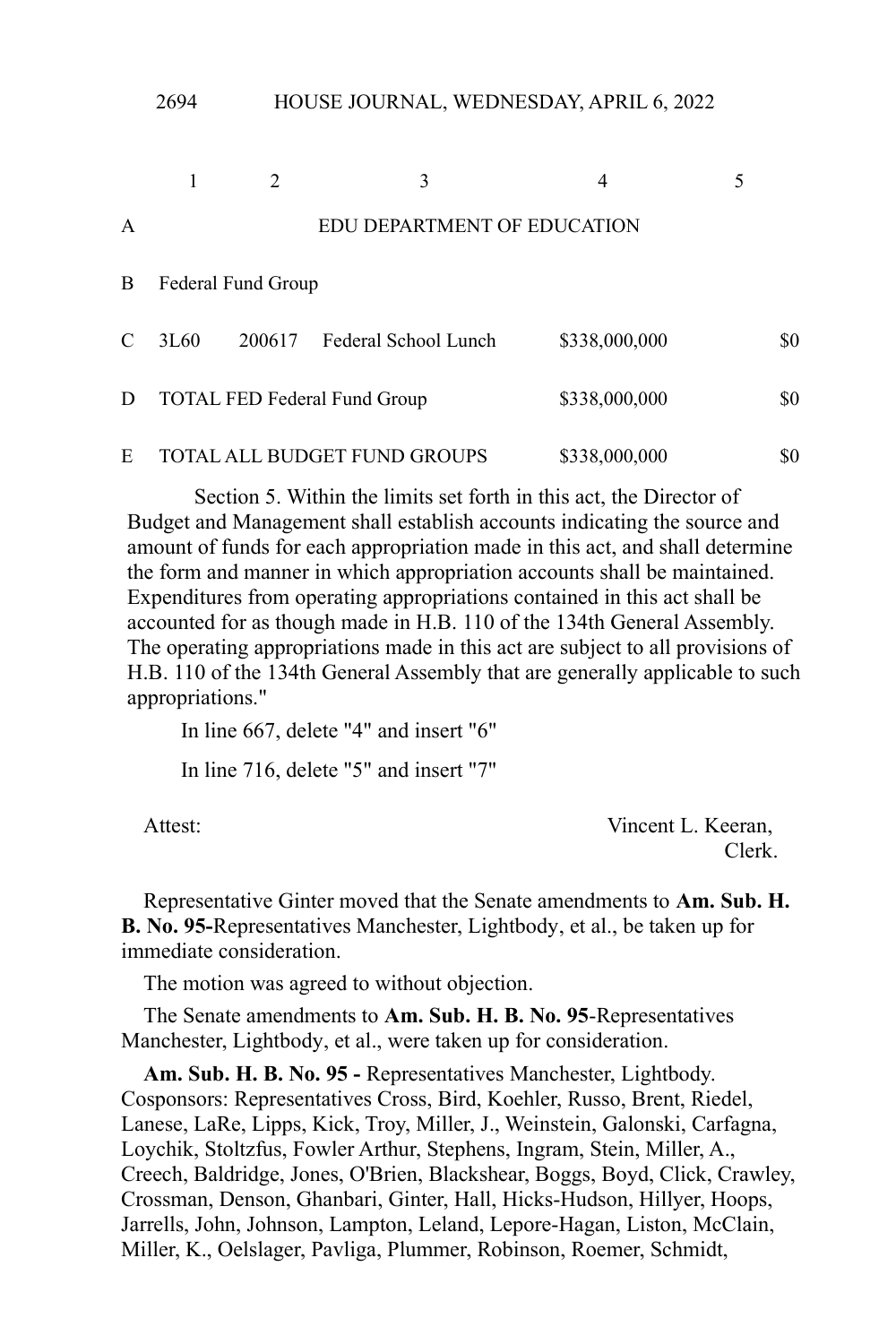Sobecki, Stewart, Sweeney, Upchurch, West, White, Wiggam, Young, B., Young, T., Speaker Cupp Senators Antonio, Blessing, Brenner, Cirino, Craig, Dolan, Gavarone, Hackett, Hottinger, Huffman, S., Kunze, Maharath, Manning, Reineke, Roegner, Rulli, Schaffer, Schuring, Thomas, Yuko.

To amend sections 4517.22, 5709.911, and 5747.98 and to enact sections 901.61, 5709.916, and 5747.77 of the Revised Code to temporarily allow income tax credits for beginning farmers who participate in a financial management program and for businesses that sell or rent agricultural land, livestock, facilities, or equipment to beginning farmers, to modify the law governing certain tax increment financing arrangements, to alter the types of vehicles that may be purchased at a motor vehicle show, to permit, for a limited time, the abatement of unpaid taxes, penalties, and interest for certain municipal property, and to make an appropriation.

The question being, "Shall the Senate amendments be concurred in?" The yeas and nays were taken and resulted – yeas 92, nays 3, as follows:

Those who voted in the affirmative were: Representatives

| Abrams          | Baldridge      | Bird       | Blackshear   |
|-----------------|----------------|------------|--------------|
| <b>Boggs</b>    | Boyd           | Brent      | <b>Brown</b> |
| Callender       | Carruthers     | Click      | Creech       |
| Cross           | Crossman       | Cutrona    | Davis        |
| Dean            | Denson         | Edwards    | Ferguson     |
| Fowler Arthur   | Fraizer        | Galonski   | Ghanbari     |
| Ginter          | Grendell       | Gross      | Hall         |
| Hicks-Hudson    | Hillyer        | Holmes     | Humphrey     |
| Ingram          | Jarrells       | John       | Johnson      |
| Jones           | Jordan         | Kelly      | Kick         |
| Koehler         | Lampton        | Lanese     | LaRe         |
| Leland          | Lepore-Hagan   | Lightbody  | Lipps        |
| Liston          | Loychik        | Manchester | Manning      |
| McClain         | Merrin         | Miller, A. | Miller, J.   |
| Miller, K.      | Miranda        | O'Brien    | Oelslager    |
| Patton          | Plummer        | Powell     | Ray          |
| Richardson      | Riedel         | Robinson   | Roemer       |
| Russo           | Schmidt        | Seitz      | Sheehy       |
| Skindell        | Smith, K.      | Smith, M.  | Stein        |
| <b>Stephens</b> | <b>Stevens</b> | Stewart    | Swearingen   |
| Sweeney         | Sykes          | Troy       | Upchurch     |
| Weinstein       | West           | White      | Wiggam       |
| Wilkin          | Young, B.      | Young, T.  | $Cupp-92$    |

Representatives Brinkman, Stoltzfus, and Vitale voted in the negative-3. The Senate amendments were concurred in.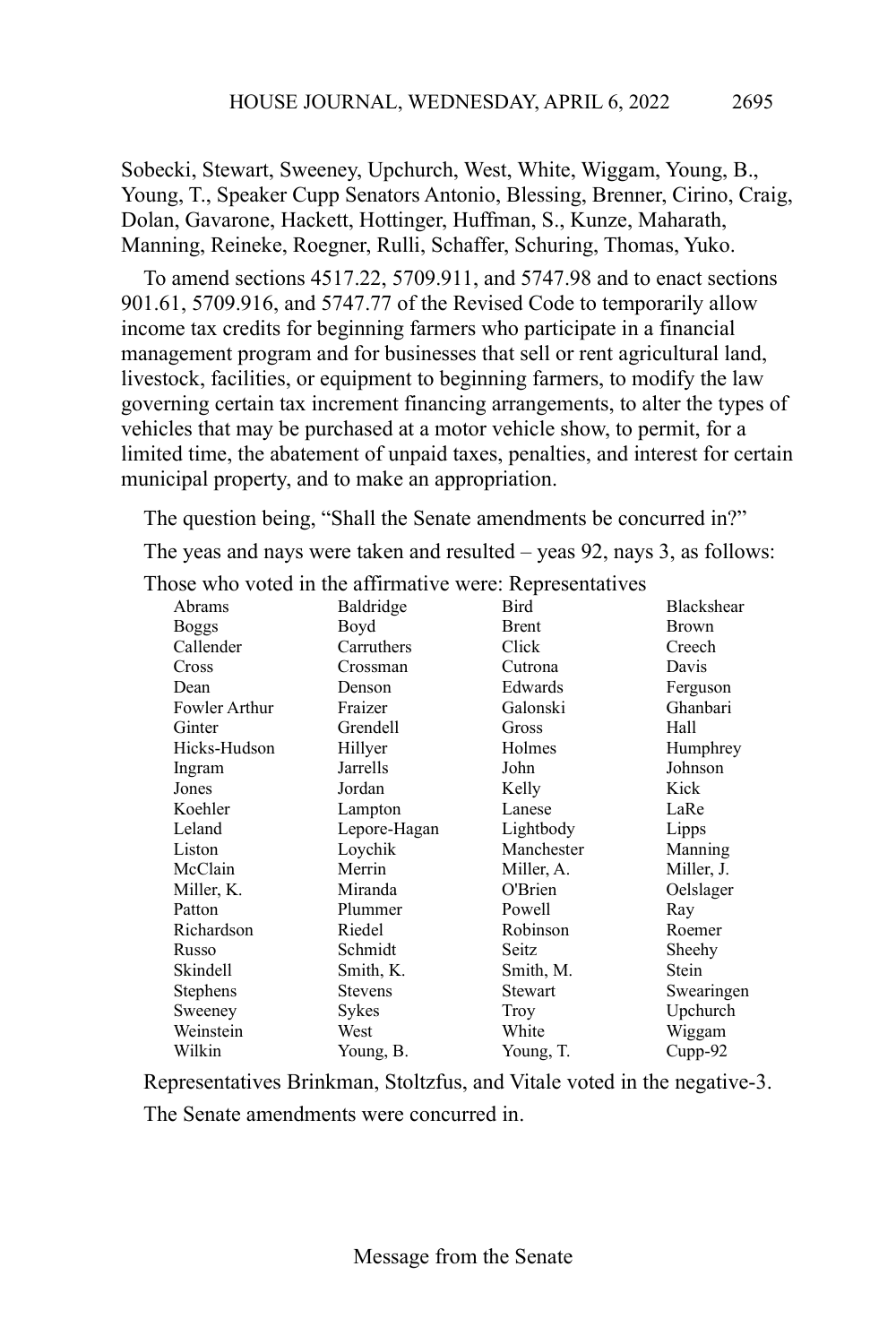#### Mr. Speaker:

I am directed to inform the House of Representatives that the Senate has concurred in the passage of the following bill:

## **Sub. H. B. No. 120** - Representatives Fraizer, Richardson

Cosponsors: Representatives Abrams, Fowler Arthur, Baldridge, Carfagna, Carruthers, Click, Cross, Ghanbari, Ginter, Grendell, Gross, Hillyer, Holmes, Jones, Jordan, Kick, Koehler, Lanese, LaRe, Lipps, McClain, Plummer, Ray, Riedel, Seitz, Stein, Swearingen, Young, T., Edwards, John, Schmidt, Bird, Brown, Creech, Crossman, Galonski, Hall, Hoops, Householder, Lampton, Lightbody, Liston, Manning, Merrin, Miller, J., O'Brien, Patton, Pavliga, Roemer, Russo, Smith, M., Stewart, Troy, Upchurch, Weinstein, White, Wiggam, Wilkin, Young, B., Speaker Cupp Senators Huffman, S., Johnson, Blessing, Brenner, Cirino, Craig, Dolan, Gavarone, Hackett, Hoagland, Hottinger, Kunze, Lang, Manning, McColley, Peterson, Reineke, Roegner, Rulli, Schaffer, Schuring, Sykes, Thomas, Yuko

To enact section 3721.20 of the Revised Code regarding compassionate care visits in long-term care facilities during an epidemic, pandemic, or other state of emergency.

As a substitute bill, in which the concurrence of the House is requested.

Attest: Vincent L. Keeran, Clerk.

Representative Ginter moved that the Senate amendments to **Sub. H. B. No. 120-**Representatives Fraizer, Richardson, et al., be taken up for immediate consideration.

The motion was agreed to without objection.

The Senate amendments to **Sub. H. B. No. 120**-Representatives Fraizer, Richardson, et al., were taken up for consideration.

**Sub. H. B. No. 120 -** Representatives Fraizer, Richardson.

Cosponsors: Representatives Abrams, Fowler Arthur, Baldridge, Carfagna, Carruthers, Click, Cross, Ghanbari, Ginter, Grendell, Gross, Hillyer, Holmes, Jones, Jordan, Kick, Koehler, Lanese, LaRe, Lipps, McClain, Plummer, Ray, Riedel, Seitz, Stein, Swearingen, Young, T., Edwards, John, Schmidt, Bird, Brown, Creech, Crossman, Galonski, Hall, Hoops, Householder, Lampton, Lightbody, Liston, Manning, Merrin, Miller, J., O'Brien, Patton, Pavliga, Roemer, Russo, Smith, M., Stewart, Troy, Upchurch, Weinstein, White, Wiggam, Wilkin, Young, B., Speaker Cupp Senators Huffman, S., Johnson, Blessing, Brenner, Cirino, Craig, Dolan, Gavarone, Hackett, Hoagland, Hottinger, Kunze, Lang, Manning, McColley, Peterson, Reineke, Roegner, Rulli, Schaffer, Schuring, Sykes, Thomas, Yuko.

2696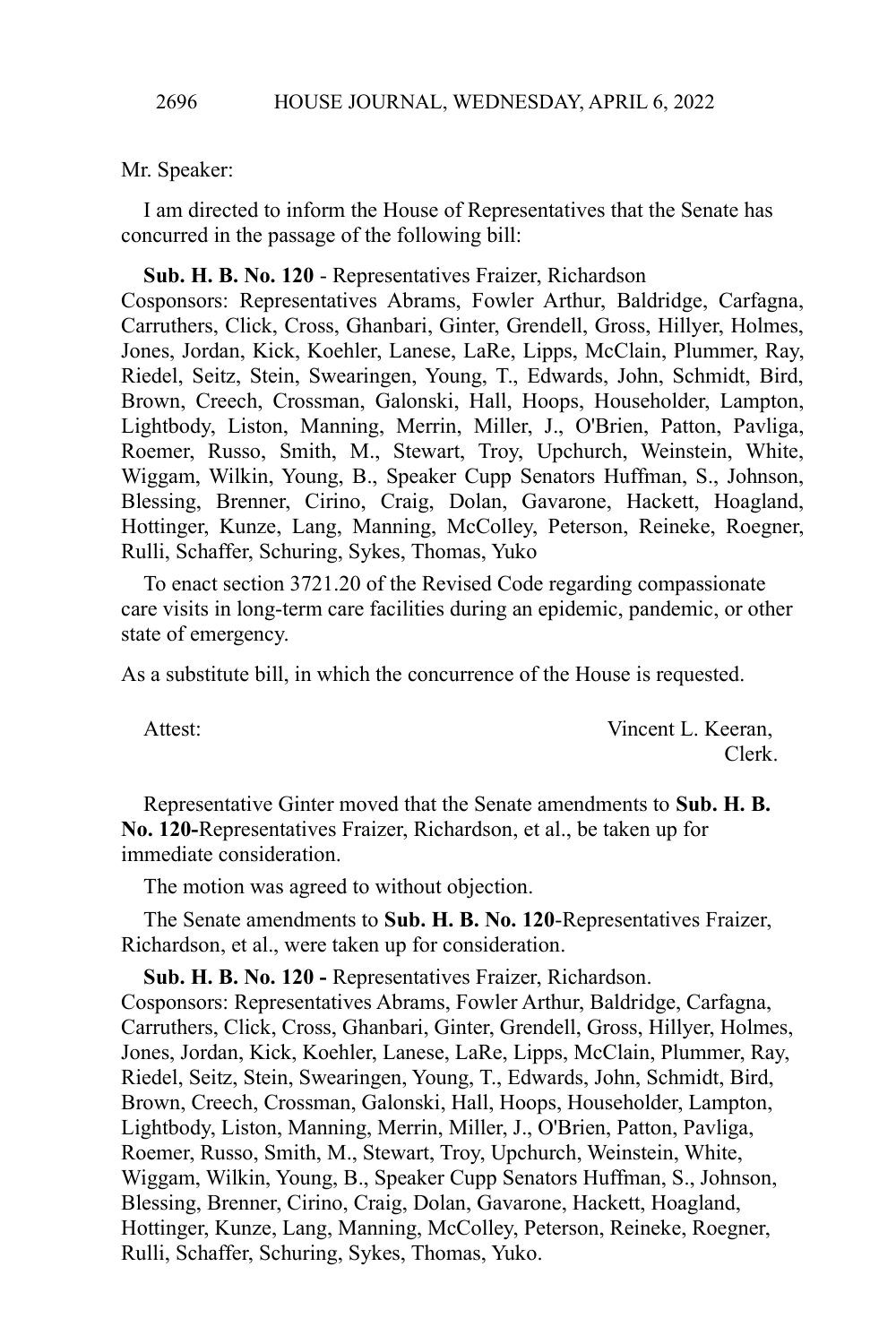To enact section 3721.20 of the Revised Code regarding compassionate care visits in long-term care facilities during an epidemic, pandemic, or other state of emergency.

The question being, "Shall the Senate amendments be concurred in?" The yeas and nays were taken and resulted – yeas 94, nays 0, as follows: Those who voted in the affirmative were: Representatives

| Abrams          | Baldridge      | Bird       | Blackshear      |
|-----------------|----------------|------------|-----------------|
| <b>Boggs</b>    | Boyd           | Brent      | <b>Brinkman</b> |
| <b>Brown</b>    | Callender      | Carruthers | Click           |
| Creech          | Cross          | Crossman   | Cutrona         |
| Davis           | Dean           | Denson     | Edwards         |
| Ferguson        | Fowler Arthur  | Fraizer    | Galonski        |
| Ghanbari        | Ginter         | Grendell   | Gross           |
| Hall            | Hicks-Hudson   | Hillyer    | Holmes          |
| Humphrey        | Ingram         | Jarrells   | John            |
| Johnson         | Jones          | Jordan     | Kelly           |
| Kick            | Koehler        | Lampton    | Lanese          |
| LaRe            | Leland         | Lightbody  | Lipps           |
| Liston          | Loychik        | Manchester | Manning         |
| McClain         | Merrin         | Miller, A. | Miller, J.      |
| Miller, K.      | Miranda        | O'Brien    | Oelslager       |
| Patton          | Plummer        | Powell     | Ray             |
| Richardson      | Riedel         | Robinson   | Roemer          |
| Russo           | Schmidt        | Seitz      | Sheehy          |
| Skindell        | Smith, K.      | Smith, M.  | Stein           |
| <b>Stephens</b> | <b>Stevens</b> | Stewart    | Stoltzfus       |
| Swearingen      | Sweeney        | Sykes      | Troy            |
| Upchurch        | Vitale         | Weinstein  | West            |
| White           | Wiggam         | Wilkin     | Young, B.       |
| Young, T.       |                |            | Cupp-94         |

The Senate amendments were concurred in.

Message from the Senate

Mr. Speaker:

I am directed to inform the House of Representatives that the Senate has concurred in the passage of the following bill:

## **Am. Sub. H. B. No. 397** - Representatives Stewart, Kick

Cosponsors: Representatives Bird, Click, Creech, Hall, John, Johnson, Lanese, Miller, J., Plummer, Riedel, Swearingen, West, Young, T., Koehler, Jones, O'Brien, Baldridge, Brent, Brown, Carfagna, Carruthers, Cross, Crossman, Fraizer, Galonski, Ginter, Grendell, Gross, Hicks-Hudson, Hillyer, Jarrells, Leland, Lightbody, McClain, Miller, K., Oelslager, Roemer, Russo, Sheehy, Sobecki, Stein, Upchurch, Speaker Cupp Senators Hackett, Huffman, S., Maharath, Schaffer, Blessing, Brenner, Cirino, Craig, Gavarone, Hoagland, Johnson, Peterson, Reineke, Rulli, Schuring, Thomas, Yuko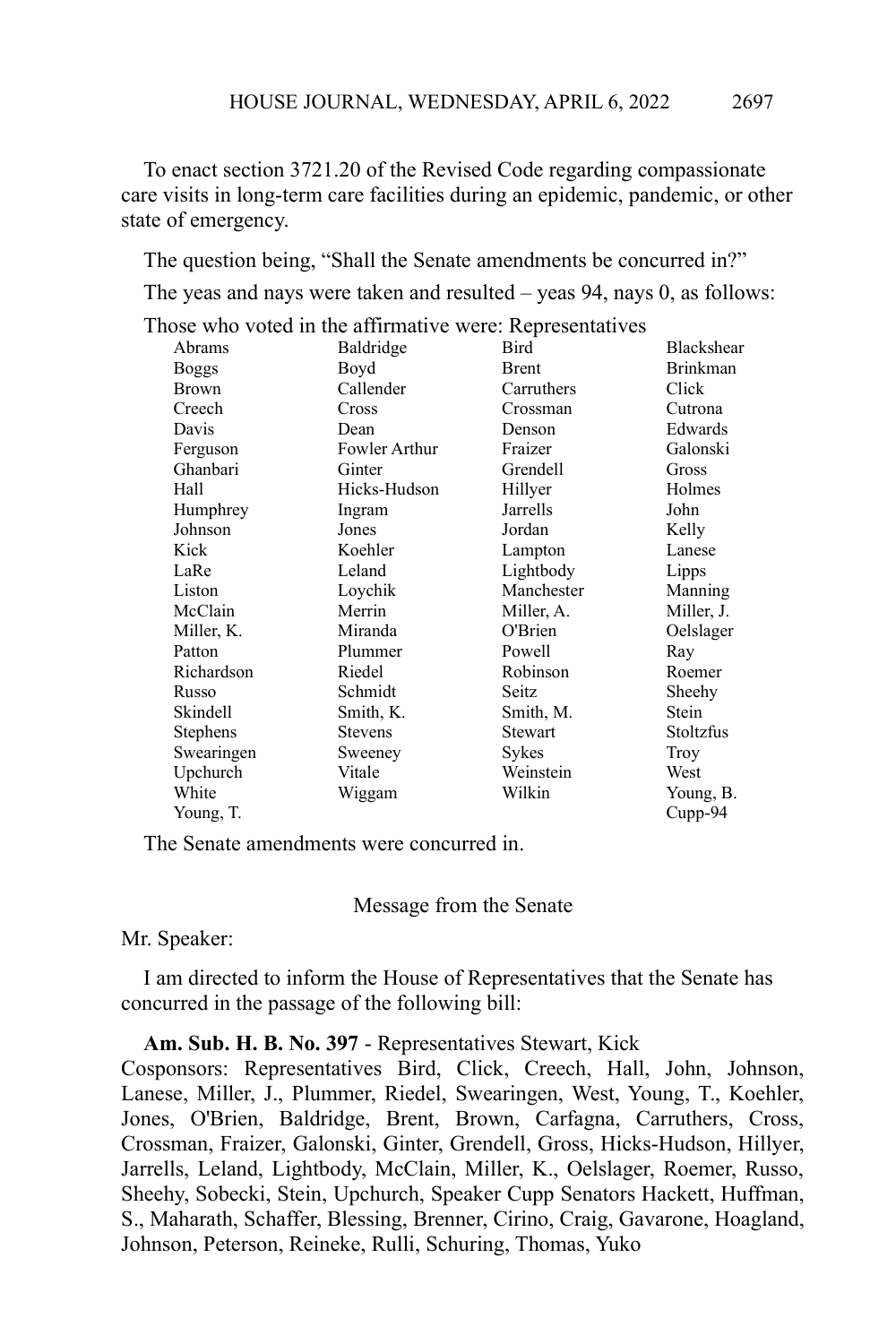To amend sections 164.02, 164.05, 164.06, 164.08, 164.20, 164.22, 164.26, 940.05, 1509.28, and 3781.1011 and to enact sections 126.62 and 5301.71 of the Revised Code to revise the law regarding agricultural leases and soil and water conservation districts; to modify the laws governing the Ohio Public Works Commission, district public works integrating committees, and natural resources assistance councils; to convey state-owned land in Fairfield County to the board of commissioners of Fairfield County; to create the Investing in Ohio Fund; to revise the law governing the issuance of unit operation orders under the Oil and Gas Law; to make changes to the law regarding batterycharged fences; and to make an appropriation.

As a substitute bill with the following additional amendment, in which the concurrence of the House is requested.

In line 14 of the title, after "Law;" insert "to make changes to the law regarding battery-charged fences;"

Attest: Vincent L. Keeran, Clerk.

Representative Ginter moved that the Senate amendments to **Am. Sub. H. B. No. 397-**Representatives Stewart, Kick, et al., be taken up for immediate consideration.

The motion was agreed to without objection.

The Senate amendments to **Am. Sub. H. B. No. 397**-Representatives Stewart, Kick, et al., were taken up for consideration.

**Am. Sub. H. B. No. 397 -** Representatives Stewart, Kick. Cosponsors: Representatives Bird, Click, Creech, Hall, John, Johnson, Lanese, Miller, J., Plummer, Riedel, Swearingen, West, Young, T., Koehler, Jones, O'Brien, Baldridge, Brent, Brown, Carfagna, Carruthers, Cross, Crossman, Fraizer, Galonski, Ginter, Grendell, Gross, Hicks-Hudson, Hillyer, Jarrells, Leland, Lightbody, McClain, Miller, K., Oelslager, Roemer, Russo, Sheehy, Sobecki, Stein, Upchurch, Speaker Cupp Senators Hackett, Huffman, S., Maharath, Schaffer, Blessing, Brenner, Cirino, Craig, Gavarone, Hoagland, Johnson, Peterson, Reineke, Rulli, Schuring, Thomas, Yuko.

To amend sections 164.02, 164.05, 164.06, 164.08, 164.20, 164.22, 164.26, 940.05, 1509.28, and 3781.1011 and to enact sections 126.62 and 5301.71 of the Revised Code to revise the law regarding agricultural leases and soil and water conservation districts; to modify the laws governing the Ohio Public Works Commission, district public works integrating committees, and natural resources assistance councils; to convey state-owned land in Fairfield County to the board of commissioners of Fairfield County; to create the Investing in Ohio Fund; to revise the law governing the issuance of unit operation orders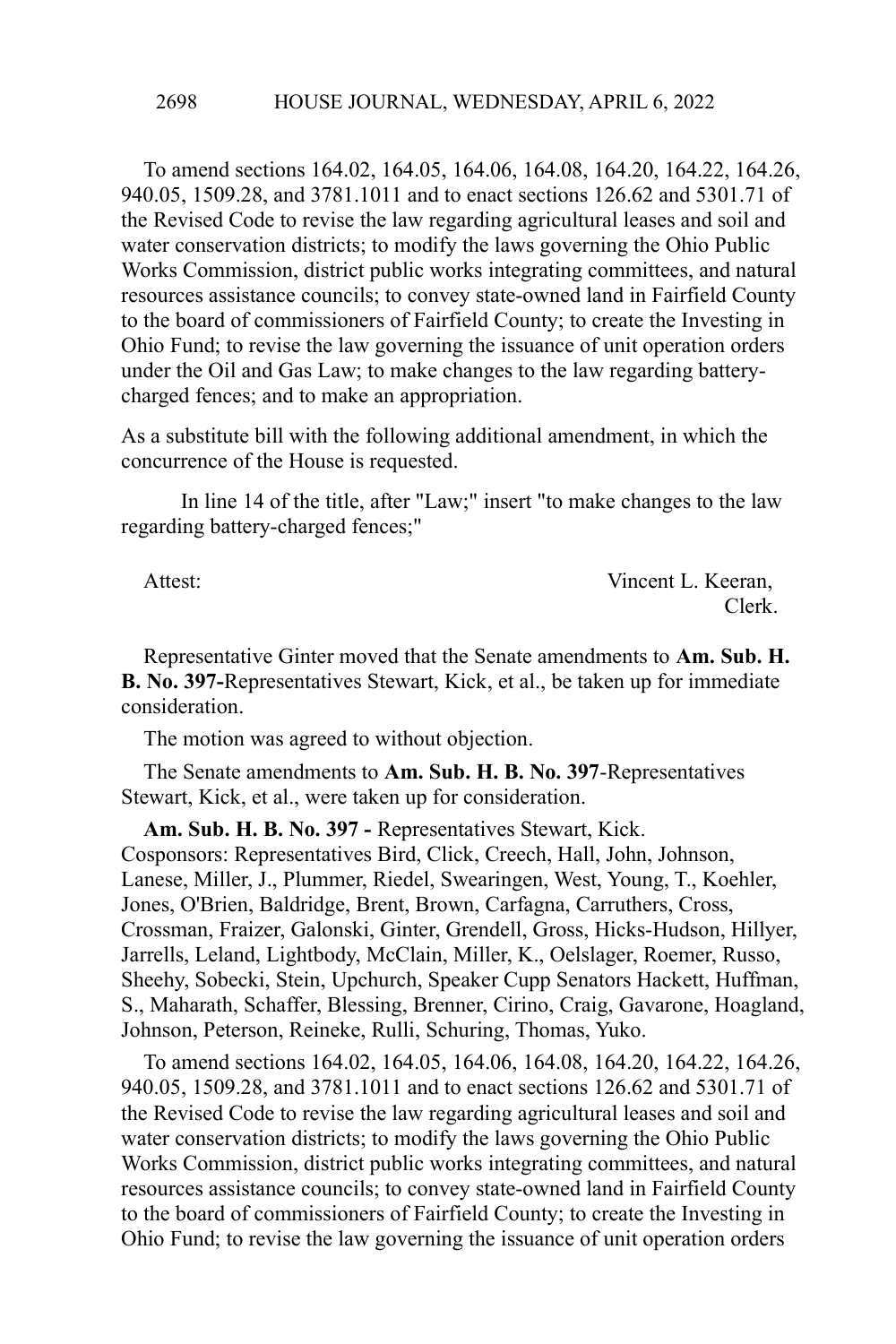under the Oil and Gas Law; to make changes to the law regarding batterycharged fences; and to make an appropriation.

The question being, "Shall the Senate amendments be concurred in?" The yeas and nays were taken and resulted – yeas 85, nays 8, as follows: Those who voted in the affirmative were: Representatives

|              |                 | rose who voice in the annihilative were, respresentatives |                |
|--------------|-----------------|-----------------------------------------------------------|----------------|
| Abrams       | Baldridge       | Bird                                                      | Blackshear     |
| <b>Boggs</b> | Boyd            | <b>Brent</b>                                              | <b>Brown</b>   |
| Callender    | Carruthers      | Click                                                     | Creech         |
| Cross        | Crossman        | Cutrona                                                   | Davis          |
| Denson       | Edwards         | Fraizer                                                   | Galonski       |
| Ghanbari     | Ginter          | Grendell                                                  | Hall           |
| Hicks-Hudson | Hillyer         | Holmes                                                    | Humphrey       |
| Ingram       | Jarrells        | John                                                      | Johnson        |
| Jones        | Kelly           | Kick                                                      | Koehler        |
| Lampton      | Lanese          | LaRe                                                      | Leland         |
| Lightbody    | Lipps           | Liston                                                    | Lovchik        |
| Manchester   | Manning         | McClain                                                   | Merrin         |
| Miller, A.   | Miller, J.      | Miller, K.                                                | Miranda        |
| O'Brien      | Oelslager       | Patton                                                    | Plummer        |
| Ray          | Richardson      | Riedel                                                    | Robinson       |
| Roemer       | Russo           | Schmidt                                                   | Seitz          |
| Sheehy       | Skindell        | Smith, K.                                                 | Smith, M.      |
| Stein        | <b>Stephens</b> | <b>Stevens</b>                                            | <b>Stewart</b> |
| Swearingen   | Sweeney         | Sykes                                                     | Troy           |
| Upchurch     | Weinstein       | West                                                      | White          |
| Wiggam       | Wilkin          | Young, B.                                                 | Young, T.      |
|              |                 |                                                           | Cupp-85        |

Representatives Brinkman, Dean, Ferguson, Gross, Jordan, Powell, Stoltzfus, and Vitale voted in the negative-8.

The Senate amendments were concurred in.

Message from the Senate

Mr. Speaker:

I am directed to inform the House of Representatives that the President of the Senate has appointed as managers on the part of the Senate on matters of difference between the two Houses on:

**Sub. H. B. No. 126** - Representative Merrin – et. al.

Senators Blessing, Roegner, Williams

Attest: Vincent L. Keeran, Clerk.

Message from the Senate

Mr. Speaker: